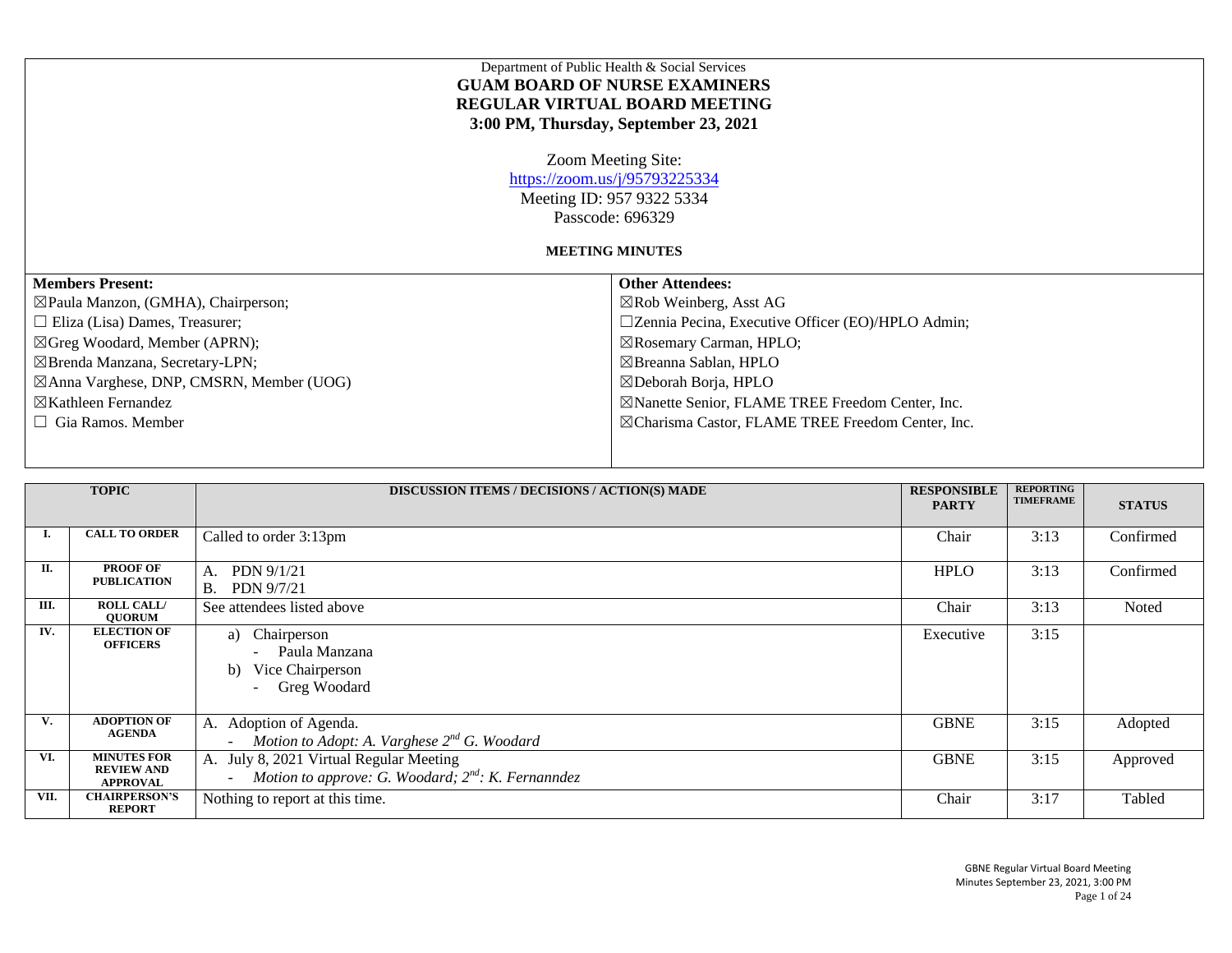| VIII. | <b>TREASURER'S</b><br><b>REPORT</b>         | Treasurer is not present at this time.                                                                    | Treasurer   | 3:18 | Noted    |
|-------|---------------------------------------------|-----------------------------------------------------------------------------------------------------------|-------------|------|----------|
| IX.   | <b>COMMITTEE</b><br><b>REPORTS</b>          | A. Disciplinary Matrix Guidance                                                                           | <b>GBNE</b> | 3:18 | Noted    |
|       |                                             | Need to reassign new board members.                                                                       |             |      |          |
|       |                                             | Rules and Regulations - A. Varghese, B. Manzana and K. Hitosis                                            |             | 3:19 | Noted    |
|       |                                             | 1. RNFA - K. Hitosis                                                                                      |             |      |          |
|       |                                             |                                                                                                           |             |      |          |
|       |                                             | Nothing to report at this time.                                                                           |             |      |          |
|       |                                             | C. Forms – E. Dames and R. Carman.                                                                        |             | 3:20 | Noted    |
|       |                                             | 1. Duty to Report form                                                                                    |             |      |          |
|       |                                             | 2. GBNE Initial/Renewal Application                                                                       |             |      |          |
|       |                                             | Nothing to report at this time. E. Dames is waiting for a response on an email sent out.                  |             |      |          |
| X.    | <b>NURSING</b><br><b>EDUCATION</b>          | A. GCC CNA and LPN Program - received                                                                     | <b>GBNE</b> | 3:21 | Accepted |
|       | <b>REPORT</b>                               | B. GMTC CNA - received                                                                                    |             |      | Accepted |
|       |                                             | C. UOG CNA and BSN Program – received                                                                     |             |      | Approved |
|       |                                             | Motion: G. Woodard 2 <sup>nd</sup> K. Fernandez                                                           |             |      |          |
| XI.   | <b>CERTIFIED NURSE</b><br><b>ASSISTANTS</b> | A. Request for Waiver                                                                                     | <b>GBNE</b> | 3:22 | Approved |
| XII.  | <b>ADMINISTRATOR'S</b>                      | - Motion: G. Woodard 2 <sup>nd</sup> K. Fernandez.                                                        | <b>HPLO</b> | 3:24 | Noted    |
|       | <b>REPORT</b>                               | Z. Pecina is not present at this time but has appointed Chair.                                            |             |      |          |
|       |                                             | A. Recommend to Extend Renewals until 12/30/21                                                            |             | 3:24 | Accepted |
|       |                                             |                                                                                                           |             |      |          |
|       |                                             | B. GBNE-CO-19-005 (Complaint: Robert Cruz)                                                                |             | 3:25 | Noted    |
|       |                                             | R. Cruz states that he signed up at AMC intending to find a licensed primary doctor but was assigned a    |             |      |          |
|       |                                             | practitioner nurse without his knowledge. He later found out about this when he was terminated by         |             |      |          |
|       |                                             | AMC and the clinic claims he was not compliant with medical directions. He states he signed a POLST       |             |      |          |
|       |                                             | and questions its legitimacy here due to the document being labeled by California. R. Cruz states the     |             |      |          |
|       |                                             | RN's rubber stamp has different titles and is very misleading. He claims the RN did not follow            |             |      |          |
|       |                                             | protocols.<br>R. Cruz further expresses his frustration and worry regarding this case to the Board.       |             |      |          |
|       |                                             | C. GBNE Complaints                                                                                        |             | 3:39 | Noted    |
|       |                                             |                                                                                                           |             |      |          |
|       |                                             | 1. GBNE-CO-19-005 (B. Manzana) Received 6/28/19                                                           |             | 3:40 | Tabled   |
|       |                                             | Assigned party is not present at this time.                                                               |             |      |          |
|       |                                             | GBNE-CO-19-007 (*Reassigned 8/31/21 to A. Varghese) Received 4/22/19                                      |             | 3:40 | Tabled   |
|       |                                             | Nothing to report at this time.                                                                           |             |      |          |
|       |                                             | 3. GBNE-CO-19-008 (*Reassigned 8/31/21 to A. Varghese) Received 5/8/19<br>Nothing to report at this time. |             | 3:40 | Tabled   |
|       |                                             | GBNE-CO-19-018 (E. Dames) Received 10/1/19                                                                |             | 3:41 | Tabled   |
|       |                                             | Assigned party is not present at this time.                                                               |             |      |          |
|       |                                             | 5. GBNE-CO-20-002 (B. Santos) Received 6/1/20                                                             |             | 3:41 | Tabled   |
|       |                                             | Assigned party is not present at this time.                                                               |             |      |          |
|       |                                             | 6. GBNE-CO-20-003 (B. Manzana) Received 6/1/20                                                            |             | 3:41 | Tabled   |

GBNE Regular Virtual Board Meeting Minutes September 23, 2021, 3:00 PM Page 2 of 24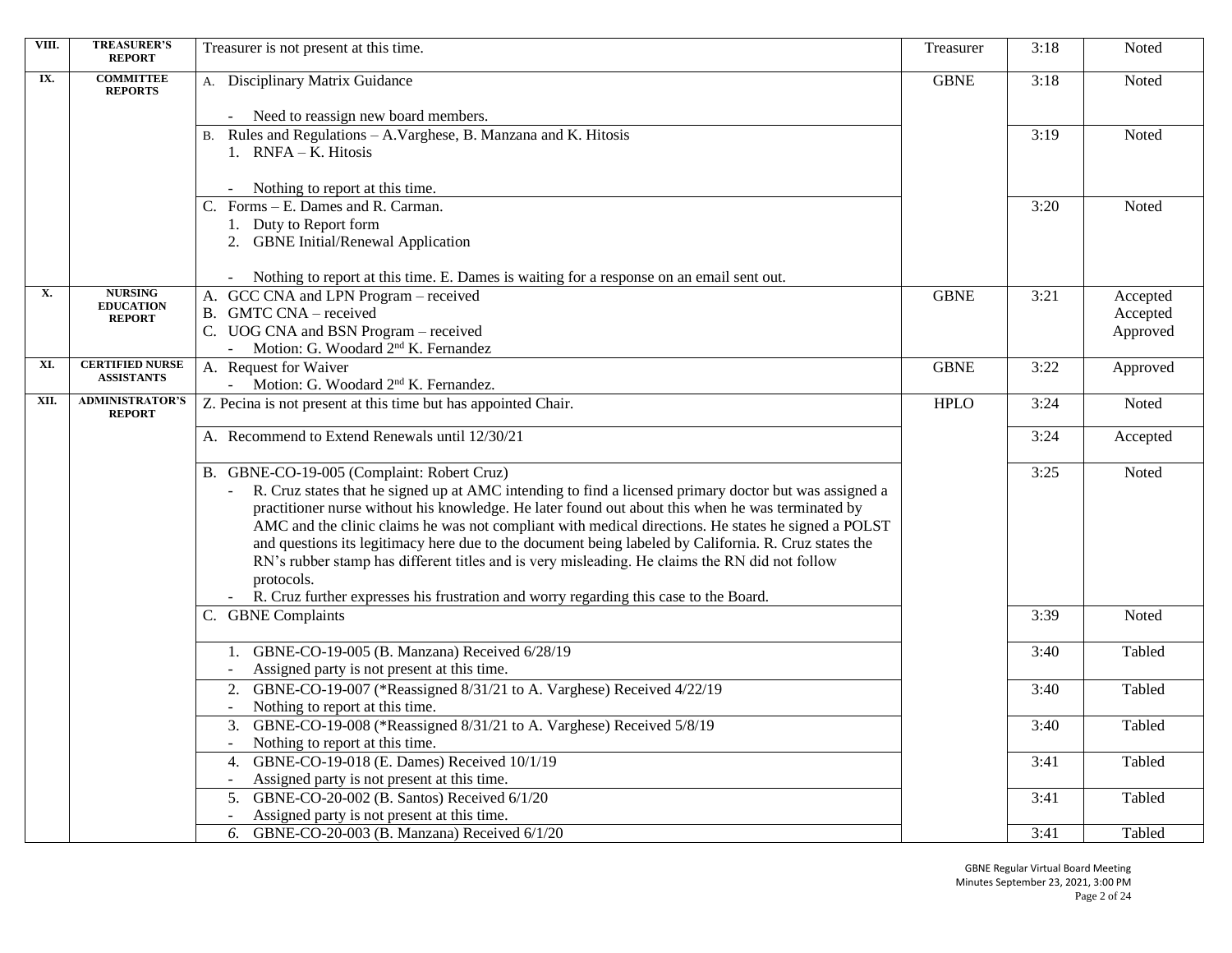|       |                     | Assigned party is not present at this time.                                                    |             |      |          |
|-------|---------------------|------------------------------------------------------------------------------------------------|-------------|------|----------|
|       |                     | 7. GBNE-CO-20-004 (E. Dames) Received 6/1/20                                                   |             | 3:42 | Tabled   |
|       |                     | Assigned party is not present at this time.<br>$ \,$                                           |             |      |          |
|       |                     | 8. GBNE-CO-20-007/1, 2 3, 4, 6 & 7 (B. Santos/K. Hitosis, and G. Woodard/K. Fernandez assigned |             | 3:42 | Tabled   |
|       |                     | 9/9/21) Received 9/16/21                                                                       |             |      |          |
|       |                     | Nothing to report at this time.                                                                |             |      |          |
|       |                     | GBNE-CO-20-008 (Reassign to B. Manzana 5/18/21) Received 10/19/20<br>9.                        |             | 3:43 | Tabled   |
|       |                     | Assigned party is not present at this time.                                                    |             |      |          |
|       |                     | 10. GBNE-CO-20-010 (*Reassigned 8/26/21 to P. Manzon) Received 11/20/20                        |             | 3:43 | Tabled   |
|       |                     | Nothing to report at this time.<br>$\omega_{\rm{eff}}$                                         |             |      |          |
|       |                     | 11. GBNE-CO-21-001 (E. Dames) Received 3/3/21                                                  |             | 3:43 | Tabled   |
|       |                     | Assigned party is not present at this time.                                                    |             |      |          |
|       |                     | 12. GBNE-CO-21-003 (*Reassigned 8/26/21 to P. Manzon) Received 6/10/21                         |             | 3:43 | Tabled   |
|       |                     | Nothing to report at this time.                                                                |             |      |          |
|       |                     | 13. GBNE-CO-21-004 (G. Woodard) Received 8/23/21                                               |             | 3:43 | Tabled   |
|       |                     | Nothing to report at this time.<br>$\sim$                                                      |             |      |          |
|       |                     | 14. GBNE-CO-21-005 (G. Ramos) Received 8/23/21                                                 |             | 3:43 | Tabled   |
|       |                     | Assigned party is not present at this time.                                                    |             |      |          |
|       |                     | 15. GBNE-CO-21-006 (P. Manzon) Received 9/13/21                                                |             | 3:43 | Tabled   |
|       |                     | Nothing to report at this time.                                                                |             |      |          |
| XIII. | <b>OLD BUSINESS</b> | A. GMTC CNA Graduate, Howard Redila                                                            | <b>GBNE</b> | 3:44 | Noted    |
|       |                     | Case is still being discussed.<br>$\sim$                                                       |             |      |          |
|       |                     | B. GBNE Resolution 2021-02 EO to Review and Approve Renewal Applications                       |             | 3:45 | Adopted  |
|       |                     |                                                                                                |             |      |          |
| XIV.  | <b>NEW BUSINESS</b> | A. TEMPORARY WORK PERMIT APPLICATIONS                                                          | <b>GBNE</b> | 3:46 |          |
|       |                     | Jimenez, Jessicah Jean C. - GN TWP #21RG01 Eff 7/8/21-11/23/21                                 |             |      | Approved |
|       |                     | Leon Guerrero, Kaysha Janet S. - GN TWP #21RG02 Eff 7/8/21-11/23/21                            |             |      |          |
|       |                     | Ilagas, Emy Loren A. - GN TWP #21RG03 Eff 7/8/21-11/23/21<br>3.                                |             |      |          |
|       |                     | Dionisio, Reggie Mae O. - GN TWP #21RG04 Eff 7/8/21-11/23/21<br>4.                             |             |      |          |
|       |                     | Putnam, Alleria F. - GN TWP #21RG05 Eff 7/14/21-11/23/21<br>5.                                 |             |      |          |
|       |                     | Gay, Margarita Joann B. - GN TWP #21RG06 Eff 7/20/21-11/23/21<br>6.                            |             |      |          |
|       |                     | Sabangan, Jeanelle Keilah C. - GN TWP #21RG07 Eff 8/2/21-11/23/21<br>7.                        |             |      |          |
|       |                     | Pilarca, Janella Jane S. - GN TWP #21RG08 Eff 8/2/21-11/23/21<br>8.                            |             |      |          |
|       |                     | Louis, Natasha C. - TWP #21R90 Eff 7/12/21-10/12/21                                            |             |      |          |
|       |                     | 10. Michelsen, Abby G. - TWP #21R91 Eff 7/12/21-10/12/21                                       |             |      |          |
|       |                     | 11. Evelyn, Shawn C. - TWP #21R92 Eff 7/12/21-10/12/21                                         |             |      |          |
|       |                     | 12. Evelyn, Tiffany L. - TWP #21R93 Eff 7/12/21-10/12/21                                       |             |      |          |
|       |                     | 13. Vaysman, Larisa - TWP #21R94 Eff 7/12/21-10/12/21                                          |             |      |          |
|       |                     | 14. Kimmins, Darlene M. - TWP #21R95 Eff 7/12/21-10/12/21                                      |             |      |          |
|       |                     | 15. Roque, Eva F. - TWP #21R96 Eff 7/12/21-10/12/21                                            |             |      |          |
|       |                     | 16. Longalong, Midel C. - TWP #21R97 Eff 7/12/21-10/12/21                                      |             |      |          |
|       |                     | 17. Duty, Tyler W. - TWP #21R98 Eff 7/12/21-10/12/21                                           |             |      |          |
|       |                     | 18. Quigley, Rebecca B. - TWP #21R99 Eff 7/12/21-10/12/21                                      |             |      |          |
|       |                     | 19. Golez, Nickle June O. - TWP #21R100 Eff 7/19/21-10/19/21                                   |             |      |          |
|       |                     | 20. Movida-Fernandez, Zyrille D. - TWP #21R101 Eff 7/19/21-10/19/21                            |             |      |          |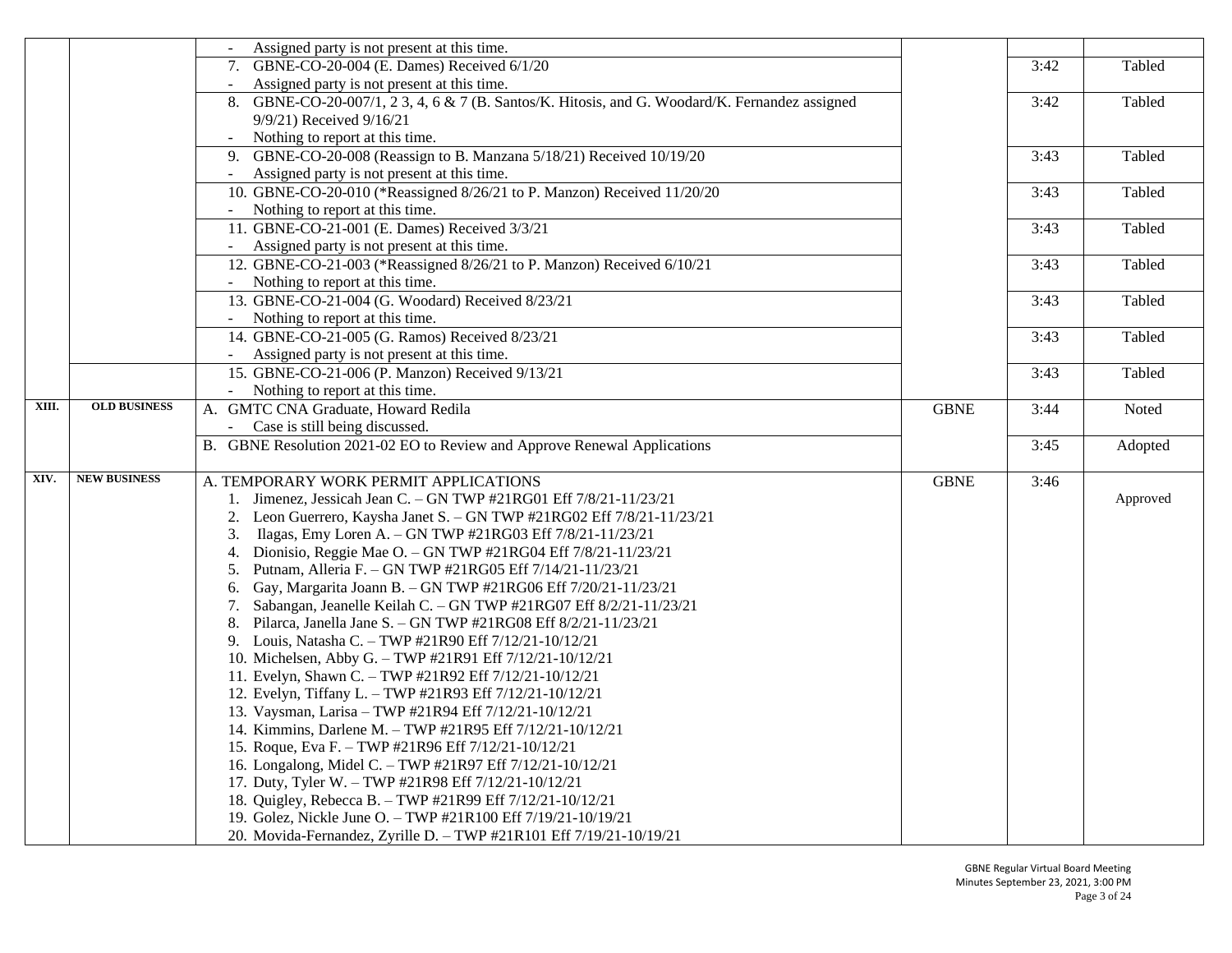| 21. Rojas, Erma D.B. - TWP #21R102 Eff 7/19/21-10/19/21         |  |  |
|-----------------------------------------------------------------|--|--|
| 22. Echaluse, Christopher H. - TWP #21R103 Eff 7/20/21-10/20/21 |  |  |
| 23. Tokoph, Joshua J. - TWP #21R104 Eff 7/22/21-10/22/21        |  |  |
| 24. Umthun, Audra R. - TWP #21R105 Eff 7/26/21-10/26/21         |  |  |
| 25. Castros, Julie V. - TWP #21R106 Eff 7/23/21-10/23/21        |  |  |
| 26. Moyer, Emilee N. - TWP #21R107 Eff 7/26/21-10/26/21         |  |  |
| 27. Galvan, Myrna L. - TWP #20R108 Eff 7/27/21-10/27/21         |  |  |
| 28. Blas, Julianne G.F. - TWP #21R109 Eff 7/28/21-10/28/21      |  |  |
| 29. Miller, Victoria C. - TWP #21R110 Eff 8/4/21-11/4/21        |  |  |
| 30. Muyco, Andrew L. - TWP #21NA08 Eff 8/6/21-11/6/21           |  |  |
| 31. Dulce, Lester P. - TWP #21R111 Eff 8/9/21-11/9/21           |  |  |
| 32. Rashid, Wardah - TWP #21R112 Eff 8/9/21-11/9/21             |  |  |
| 33. Lagman, Angeline Q.Y. - GN TWP #21R09 Eff 8/6/21-11/23/21   |  |  |
| 34. Gozum, John Paolo Q. - GN TWP #21R10 Eff 8/6/21-11/23/21    |  |  |
| 35. Magbitang, Marilyn Z. - GN TWP #21R11 Eff 8/6/21-11/23/21   |  |  |
| 36. Salcedo, Emma G. - TWP #21R113 Eff 9/2/21-12/2/21           |  |  |
| 37. Wang, Debbie C. - TWP #21R114 Eff 9/3/21-12/3/21            |  |  |
| 38. Cooper, Kathryn M. - TWP #21R115 Eff 9/13/21-12/13/21       |  |  |
| 39. Benites, Manuela L. - ETWP #21R116 Eff 9/10/21              |  |  |
| 40. White, Vanessa J. - ETWP #21R117 Eff 9/20/21                |  |  |
| 41. Kameda, Mebae - ETWP #21R118 Eff 9/13/21                    |  |  |
| 42. Fulgencio, Michael John V. - ETWP #21R119 Eff 9/20/21       |  |  |
| 43. Ongaco, Bernice - ETWP #21R120 Eff 9/20/21                  |  |  |
| 44. Atem, Hiromy Jean - ETWP #21NA09 Eff 9/1/21                 |  |  |
| 45. Gaviola, Jacklyn Joy - ETWP #21NA10 Eff 9/1/21              |  |  |
| 46. Mereb, Maribeth O. - ETWP #21NA11 Eff 9/1/21                |  |  |
| 47. Leyarofesiug, Lumencensia – ETWP #21NA12 Eff 9/2/21         |  |  |
| 48. Pereda, Juanny Q. - ETWP #21NA13 Eff 9/2/21                 |  |  |
| 49. Patacsil, Raphael Paolo - ETWP #21NA14 Eff 9/7/21           |  |  |
| 50. Castro, Roselle M. - ETWP #21NA15 Eff 9/8/21                |  |  |
| 51. Cortez, Flordeliza – ETWP #21NA16 Eff 9/9/21                |  |  |
| 52. Bargayo, Aiko B. - ETWP #21NA17 Eff 9/9/21                  |  |  |
| 53. Bennett, Johanna D. - ETWP #21NA18 Eff 9/9/21               |  |  |
| 54. Celso, Arjilaine F. - ETWP #21NA19 Eff 9/9/21               |  |  |
| 55. Etse, Michelle H. - ETWP #21NA20 Eff 9/9/21                 |  |  |
| 56. Hara, Jenielyn M. - ETWP #21NA21 Eff 9/9/21                 |  |  |
| 57. Martin, Kneen K. - ETWP #21NA22 Eff 9/9/21                  |  |  |
| 58. Valencia, Charles P. - ETWP #21NA23 Eff 9/9/21              |  |  |
| 59. Nagy, Lisa R. - ETWP #21NA24 Eff 9/20/21                    |  |  |
| 60. Fletcher, Sabrina G. - TWP #21NP03 Eff 9/2/21-12/2/21       |  |  |
| 61. Cooper, Kathryn M. - TWP #21NP04 Eff 9/13/21-12/13/21       |  |  |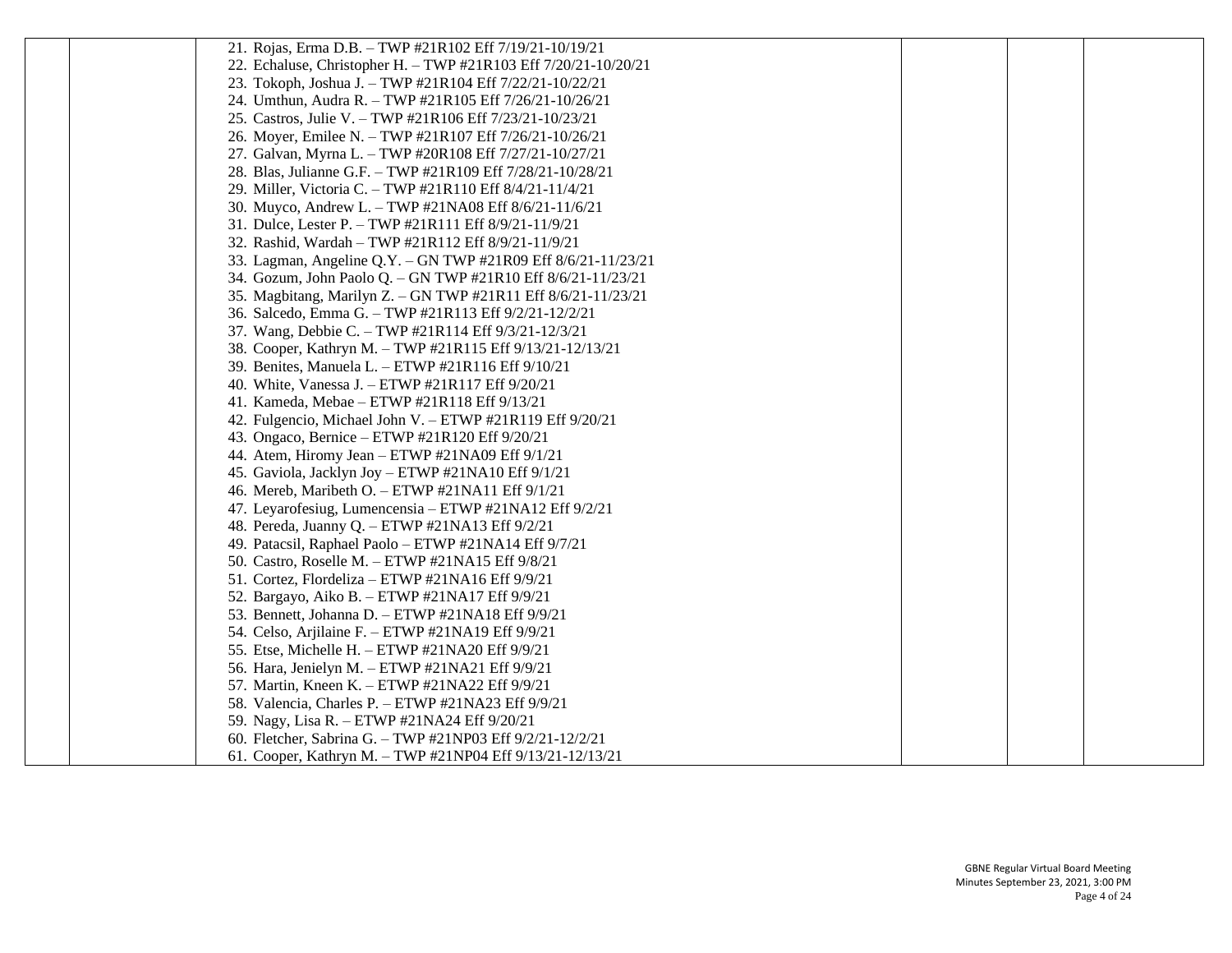| <b>B. EXAMINATION APPLICATIONS</b>                                                | 3:49 |                      |
|-----------------------------------------------------------------------------------|------|----------------------|
| 1. Camacho, Jelsa P. - CNA                                                        |      |                      |
| Chen, Helen $- RN:$ Pending photo<br>2.                                           |      | Approved             |
| Delfin, Jersy Kate I. - RN<br>3.                                                  |      | *Cond. Approved      |
| Dorion, Marijel S. - CNA<br>4.                                                    |      | Approved             |
| Escano, Joann H. - CNA                                                            |      | Approved             |
| Esegiulpiy, Jayvon – CNA<br>6.                                                    |      | Approved             |
| Jamindang, Chauncey D. - CNA                                                      |      | Approved             |
| Martinez, Lilian P. – RN: Part 1C not answered, Pending completion<br>8.          |      | Approved             |
| Putnam, Alleria F. - RN<br>9.                                                     |      | *Cond. Approved      |
|                                                                                   |      |                      |
| 10. Villarde, Seth G. - LPN                                                       |      | Approved<br>Approved |
| ENDORSEMENT APPLICA TIONS                                                         | 3:49 |                      |
| 1. Aniagyei, Cypriana E. – RN                                                     |      | Approved             |
| Borja, Allison N. – RN                                                            |      | Approved             |
| Burgess, Marise - LPN<br>3.                                                       |      | Approved             |
| Castro, Julie V. $- RN$<br>4.                                                     |      | Approved             |
| Cooper, Kathryn M. – RN: Pending court clearance                                  |      | *Cond. Approved      |
| Davis, Omowale I. - RN: Pending notary date<br>6.                                 |      | *Cond. Approved      |
| Duty, Tyler $W - RN$                                                              |      | Approved             |
| 8. Fredeluces, John C. $- RN$ : Pending license verification                      |      | *Cond. Approved      |
| 9. Galvan, Myrna L. – RN: Pending residence address                               |      |                      |
|                                                                                   |      | *Cond. Approved      |
| 10. Golez, Nickel June O. - RN                                                    |      | Approved             |
| 11. Grimaldo, Jessica Y. - RN: Pending licesnse                                   |      | *Cond. Approved      |
| 12. Kimmins, Darlene M. – RN: Pending clarification (e.g. Misdemeanor Part B #19) |      | *Cond. Approved      |
| 13. Klatt, Emily $L - RN$                                                         |      | Approved             |
| 14. Longalong, Midel C. - RN                                                      |      | Approved             |
| 15. Maeng, Elizabeth A. – RN                                                      |      | Approved             |
| 16. Movida-Fernandez, Zyrille D. - RN                                             |      | Approved             |
| 17. Moyer, Emilee N. $-$ RN: Pending PA license verification                      |      | * Cond. Approved     |
| 18. Piar, Sarah J. - RN                                                           |      | Approved             |
| 19. Quigley, Rebecca B. - RN                                                      |      | Approved             |
| 20. Rojas, Erma D.B. - RN                                                         |      | Approved             |
| 21. Roque, Eva $F - RN$                                                           |      | Approved             |
| 22. Tokoph, Joshua J. – RN                                                        |      | Approved             |
| 23. Umthun, Audra R. - RN                                                         |      |                      |
|                                                                                   |      | Approved             |
| D. APRN APPLICATIONS                                                              | 3:51 | *Cond. Approved      |
| 1. Cooper, Kathryn M. - NM: Pending court clearance                               |      |                      |
| E. PRESCRIPTIVE AUTHORITY                                                         | 3:51 | *Cond. Approved      |
| Cooper, Kathryn M. - NM: Pending court clearance                                  |      |                      |
| F. REINSTATEMENT APPLICATIONS                                                     | 3:52 |                      |
| 1. Blas, Julianne G. F. $- RN$                                                    |      | Approved             |
| 2. Cruz, Georgette H. - CAN: Pending duration at residence.                       |      | *Cond. Approved      |
| Motion to approve sections $A$ - F: A. Varghese $2^{nd}$ : K. Fernandez           |      |                      |
|                                                                                   |      |                      |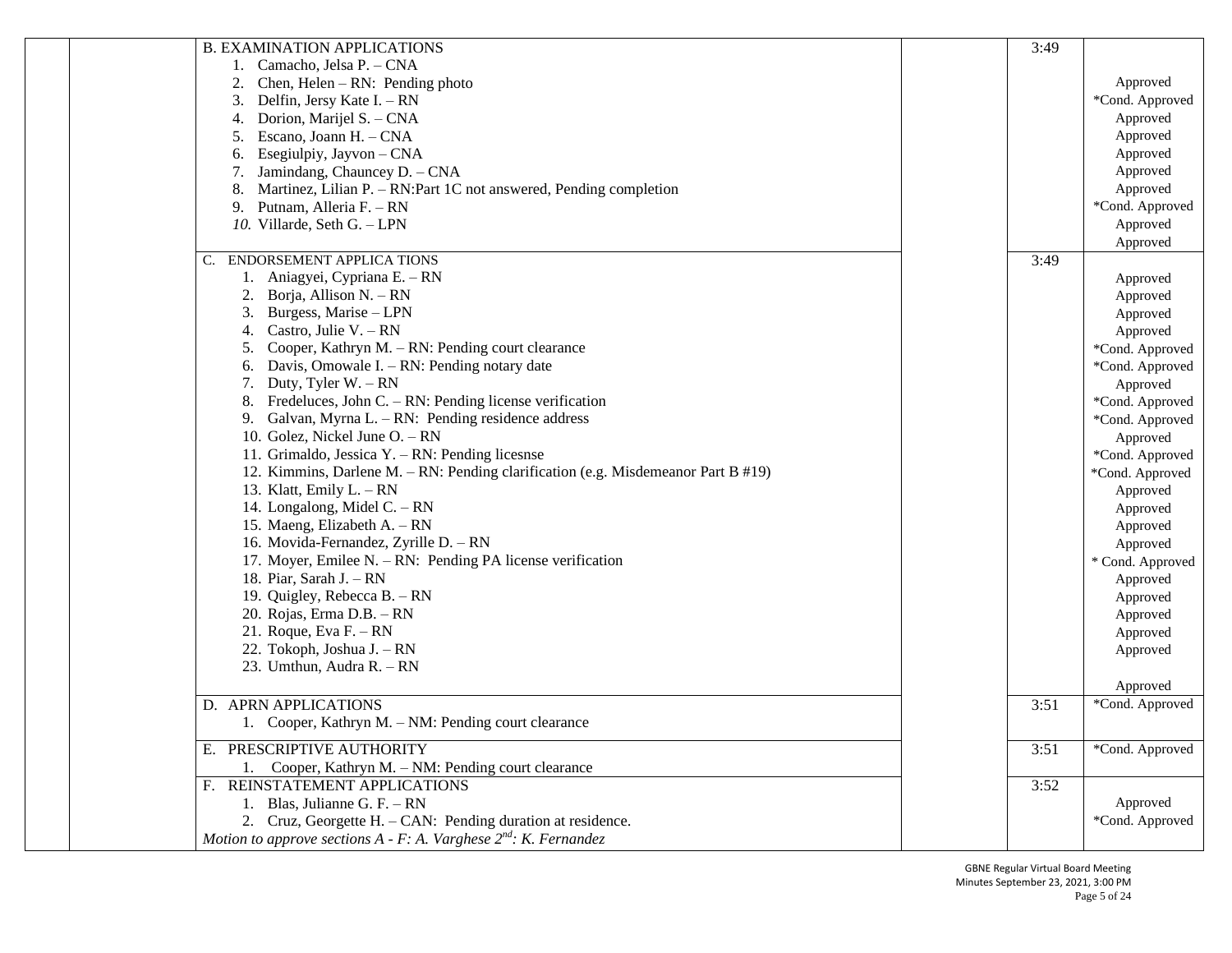| G. RENEWAL APPLICATIONS              | 3:54 | All Approved |
|--------------------------------------|------|--------------|
| 1. Abad, Carmencita N. - LPN         |      |              |
| 2. Abara, Zarah Jenn A. - RN         |      |              |
| 3. Abayon, Ma. Cherry B. - RN        |      |              |
| 4. Abella, Evelyn P. – RN            |      |              |
| 5. Acena, Jeric C. - RN              |      |              |
| 6. Acena, Sheila Ann C. - RN         |      |              |
| 7. Acfalle, Morgan R.G. - RN         |      |              |
| 8. Acosta, Rolando N. – RN           |      |              |
| 9. Adamos, Rosita I. – RN            |      |              |
| 10. Adoptante, Errylane B. - RN      |      |              |
| 11. Adoptante, Maria Lourdes B. - RN |      |              |
| 12. Agpaoa, Raven Karen G. - RN      |      |              |
| 13. Aguigui, Danielle D. - LPN       |      |              |
| 14. Aguila, Diane J. - RN            |      |              |
| 15. Aguilar, Abegail Q. - LPN        |      |              |
| 16. Aguilar, Maricel M. - RN         |      |              |
| 17. Aguilar, Mary Grace D. - RN      |      |              |
| 18. Aguilar, Rebekah G. - RN         |      |              |
| 19. Aguirre, Charlene D. - LPN       |      |              |
| 20. Aguon, Germaine A. – RN          |      |              |
| 21. Aguon, Maya E.B. - RN            |      |              |
| 22. Ainge, Barbara L. – RN           |      |              |
| 23. Aiton, Diana D. - LPN            |      |              |
| 24. Akhtarpour, Solmaz - LPN         |      |              |
| 25. Alave, Veronica B. - RN          |      |              |
| 26. Alba, Aida Kristina B. - RN      |      |              |
| 27. Alegre, Maria Isabella F. - RN   |      |              |
| 28. Alfonso, Jose Zhivago R. – RN    |      |              |
| 29. Alfonso, Lindsay M. - RN         |      |              |
| 30. Alhambra, Ellenee C. - RN        |      |              |
| 31. Alicto, Diana B. - RN            |      |              |
| 32. Alimurong, Jennifer A. - LPN     |      |              |
| 33. Allen, Evangeline $F - RN$       |      |              |
| 34. Almonte, Glynis S. – RN          |      |              |
| 35. Alvarez, Rizzalyn U. - LPN       |      |              |
| 36. Ambrale, Joy $L - RN$            |      |              |
| 37. Amores, Remalyn A. - RN          |      |              |
| 38. Amparo, Ma. Jocelyn C.-RN        |      |              |
| 39. Amparo, Meghan Joy C. - RN       |      |              |
| 40. Ancheta, Michelle R. - LPN       |      |              |
| 41. Anciano, Christina J. - RN/APRN  |      |              |
| 42. Anderson, Donabel Q. - RN        |      |              |
| 43. Anderson, Marissa Julene – RN    |      |              |
| 44. Ang, Mary Ann A. - RN            |      |              |
|                                      |      |              |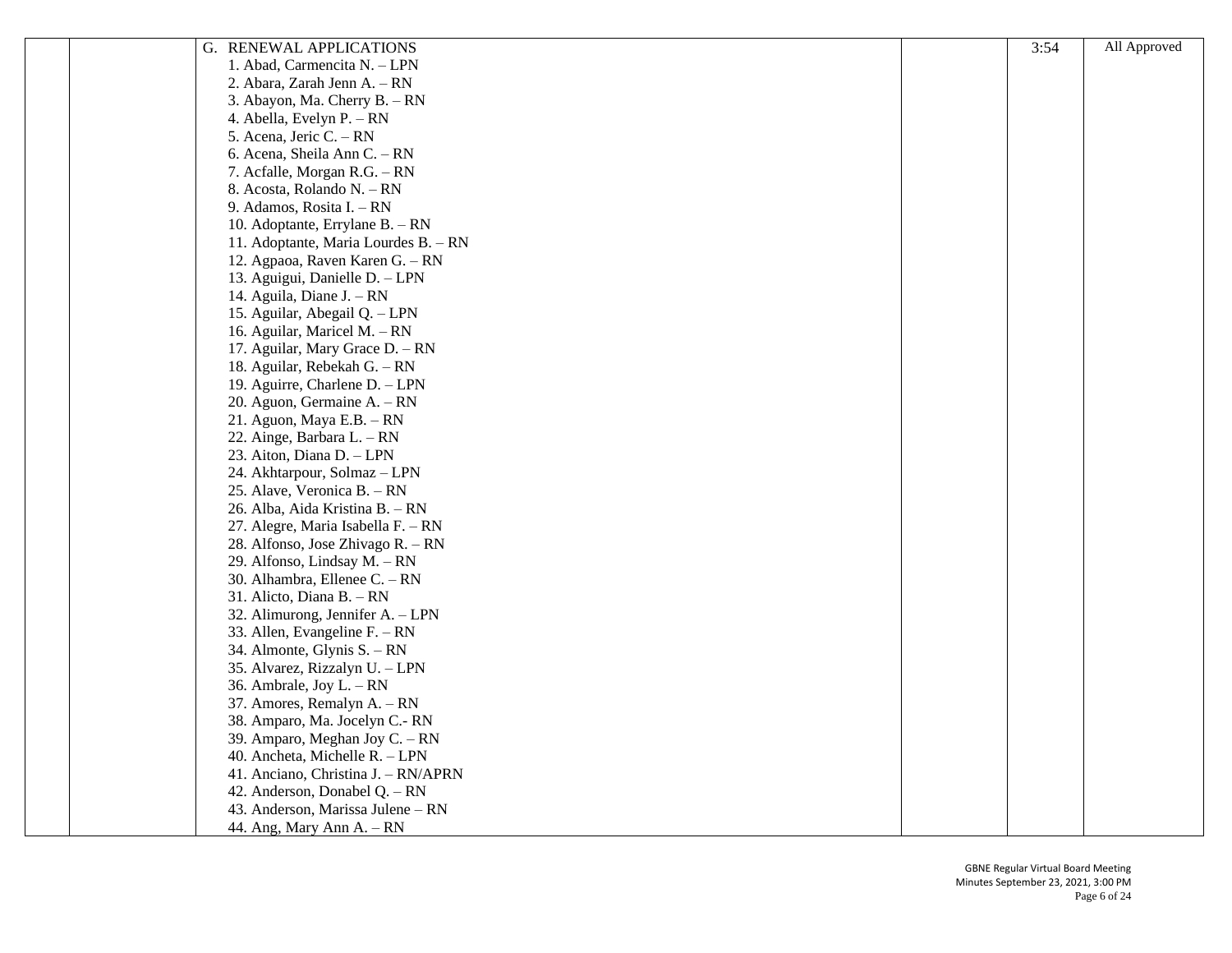| 45. Apresto, Alyssa Jaimie T. – RN     |  |  |
|----------------------------------------|--|--|
| 46. Apuron, Georgette E.M. - RN        |  |  |
| 47. Apuron, Roseann Pilar P. - RN      |  |  |
| 48. Aquino, Jasmin A. – RN             |  |  |
| 49. Aquino, May Anne S. - RN           |  |  |
| 50. Aquino, Micah G. - LPN             |  |  |
| 51. Aquino, Suzanne G. - RN            |  |  |
| 52. Aquino, Zandra Z. – RN             |  |  |
| 53. Arcangel, Leonel C. - RN           |  |  |
| 54. Arellano, John Mark M. - RN        |  |  |
| 55. Arellano, Ryan Chester G. - RN     |  |  |
| 56. Arevalo, Kyle C. – RN              |  |  |
| 57. Armas, Mary Kathleen A. - LPN      |  |  |
| 58. Aromin, Gicelle L. – RN            |  |  |
| 59. Arroyo, Marian K. - RN             |  |  |
| 60. Artero, Jennifer B. $- RN$         |  |  |
| 61. Atienza, Ronalyn Ivy A. - RN       |  |  |
| 62. Ato, Kelly $P. - RN$               |  |  |
| 63. Ato, Ryan – LPN                    |  |  |
| 64. Atoigue, Ramona P. - RN            |  |  |
| 65. Austria, Genevieve D.G. - RN       |  |  |
| 66. Avery, Judith E. $- RN/APRN$       |  |  |
| 67. Ayangco, Anjelica M. – LPN         |  |  |
| 68. Babasa, Josephine S. - RN          |  |  |
| 69. Babauta, Clarita R. - LPN          |  |  |
| 70. Babauta, Rosiely B. - RN           |  |  |
| 71. Bacani, Ma Danica Gianne D.C. - RN |  |  |
| 72. Bagain, Hazel M. - RN              |  |  |
| 73. Bais, Michelle Joy C. - LPN        |  |  |
| 74. Baisa, Daisy Rose L. – RN          |  |  |
| 75. Balagtas, Arianna Rose B. - RN     |  |  |
| 76. Balajadia, Meka M. – RN            |  |  |
| 77. Baldo, Annie T. $- RN$             |  |  |
| 78. Baldoz, Mel Christian J. – RN      |  |  |
| 79. Balecha, Ruth Marie M. - RN        |  |  |
| 80. Balicha, Melanie N. – RN           |  |  |
| 81. Ballares, Victoria L.K. - RN       |  |  |
| 82. Baluyut, Katrina Jean M. - RN      |  |  |
| 83. Baluyut, Rosette B. - RN           |  |  |
| 84. Banada, Jeramine M. - RN           |  |  |
| 85. Banayat, Michele C. - RN           |  |  |
| 86. Banico, Gena A. - LPN              |  |  |
| 87. Banks, Woonjeong K. - RN/APRN      |  |  |
| 88. Bansil, Raymard S. - RN            |  |  |
| 89. Bascon, John Christopher L. - RN   |  |  |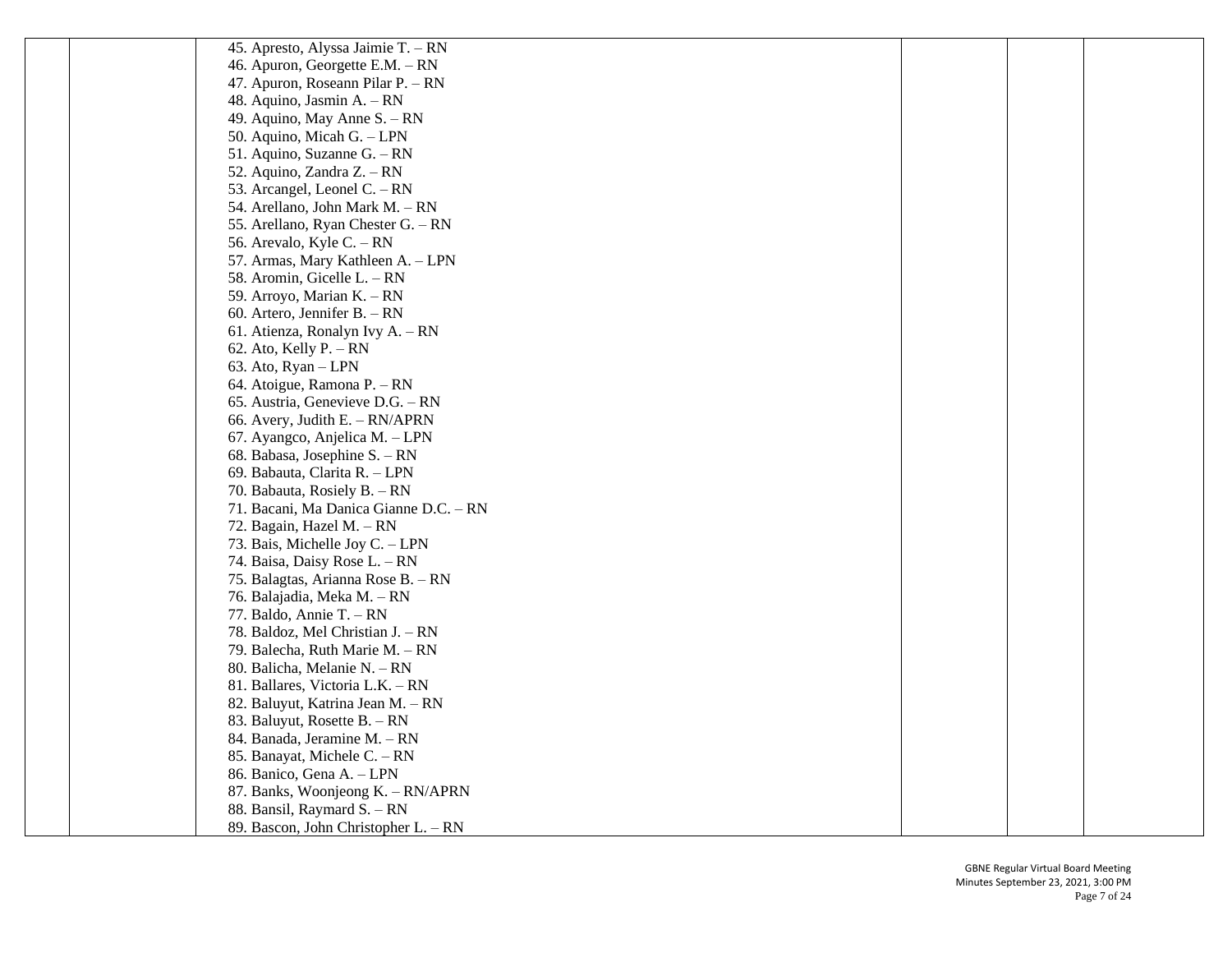| 90. Batac, Fides Amor C. – RN            |  |  |
|------------------------------------------|--|--|
| 91. Bautista, Katherine D. - RN          |  |  |
| 92. Baza, Lourayne R. - LPN              |  |  |
| 93. Belga, Harlyn D. - RN                |  |  |
| 94. Belga, Hazzel DG. - RN               |  |  |
| 95. Belga, Jane DG - LPN                 |  |  |
| 96. Bell, Christine M. – RN              |  |  |
| 97. Benavente, Jennifer C. - LPN         |  |  |
| 98. Bennett, Jobeth P. - LPN             |  |  |
| 99. Bernando, Daniel B. - RN             |  |  |
| 100. Biala, Nadine B. - RN               |  |  |
| 101. Bishop, Amanda N. – RN              |  |  |
| 102. Blakley, Andrew E. - RN/APRN        |  |  |
| 103. Blas, Audrey E. $- RN$              |  |  |
| 104. Bolus, Irish Jianne E. – RN         |  |  |
| 105. Bonifacio, Jeffrey Anderson N. – RN |  |  |
| 106. Bordios, Liezlle M. - RN            |  |  |
| 107. Brantner, Ashlyn M. - RN            |  |  |
| 108. Brown, Marie Grace T. - RN          |  |  |
| 109. Buenaventura, Catherine - RN        |  |  |
| 110. Buentipo, Betty Ann D. - RN         |  |  |
| 111. Buentipo, Neil Roderick D. – RN     |  |  |
| 112. Bunda, Lilibeth S. - LPN            |  |  |
| 113. Caasi, Leana Marie B. - LPN         |  |  |
| 114. Cabrera, Jaena Claire P. - LPN      |  |  |
| 115. Cabrera, Lauren R. - RN/APRN        |  |  |
| 116. Cabuag, Rhona Sharlene C. - RN      |  |  |
| 117. Cabuag, Rosalinda C. - RN           |  |  |
| 118. Cacanindin, Florfina F. - RN        |  |  |
| 119. Cacawa, Mariza J. – RN              |  |  |
| 120. Cala, Lourdes $J. - RN$             |  |  |
| 121. Calalo, Phillip John B. - LPN/RN    |  |  |
| 122. Caldeo, Glaiza Vi D.V. - RN         |  |  |
| 123. Calilung, Jayar S. - LPN            |  |  |
| 124. Callang, Patrick R. – RN            |  |  |
| 125. Calma, Gilbert S. – RN              |  |  |
| 126. Camacho, Daryl T. - LPN             |  |  |
| 127. Camacho, Elizabeth Q. - LPN         |  |  |
| 128. Camacho, Erica G. - RN              |  |  |
| 129. Camacho, Hope - RN                  |  |  |
| 130. Camaganacan, Erlina C. - RN         |  |  |
| 131. Camaganacan, Sar Maye C. - RN       |  |  |
| 132. Camat, Ruth M. - LPN                |  |  |
| 133. Camemo, Joanne L. - RN              |  |  |
| 134. Cando, Norhea Marie N. - RN         |  |  |
|                                          |  |  |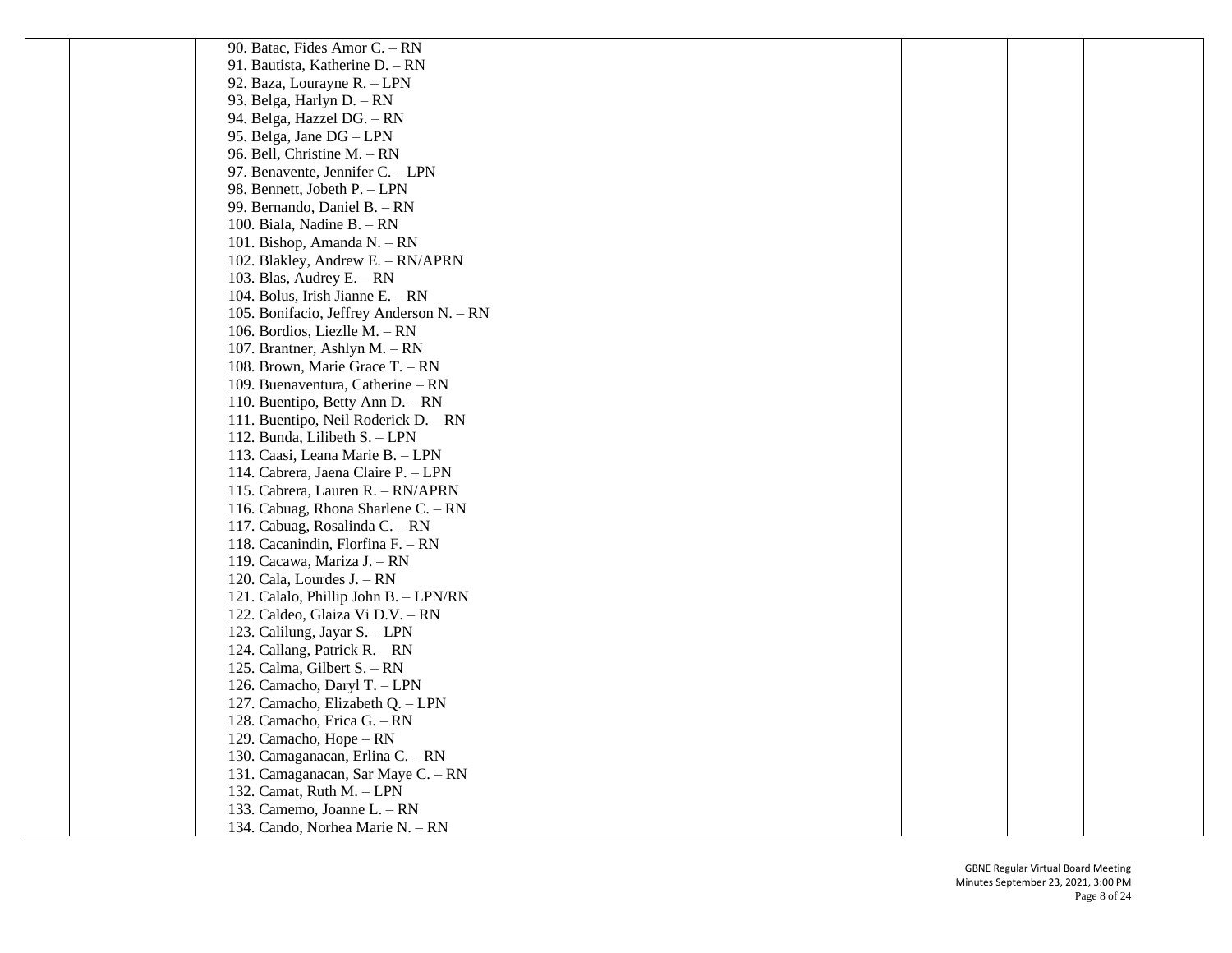| 135. Canovas Rivera, Jo Ann D. - RN           |  |  |
|-----------------------------------------------|--|--|
| 136. Capacci, Natalie M. - RN                 |  |  |
| 137. Carino, Miriam A. - LPN                  |  |  |
| 138. Carpo, Kathleen M. - LPN                 |  |  |
| 139. Carter, Maryann B. - RN                  |  |  |
| 140. Caruso-Velez, Dana M. - RN               |  |  |
| 141. Castro, Camille V. - RN                  |  |  |
| 142. Castro, Dresiren Felina F. - LPN         |  |  |
| 143. Castro, Krystle B. - RN                  |  |  |
| 144. Castro, Shanydee Guia S. - RN            |  |  |
| 145. Catague, Erlinda P. - RN                 |  |  |
| 146. Cauilan, Kimberly – RN                   |  |  |
| 147. Cayetano, Maria Patricia M. - RN         |  |  |
| 148. Cefre, Glory Ann B. - RN                 |  |  |
| 149. Censon, Veronica A. - RN                 |  |  |
| 150. Ceria, Sharmaine Rose D. - LPN           |  |  |
| 151. Ceria, Rachel D. - RN                    |  |  |
| 152. Chang, Leanne L.H – RN                   |  |  |
| 153. Chargualaf, Melinda J.D. - LPN           |  |  |
| 154. Choi, Sun Lee - RN                       |  |  |
| 155. Chong, Alison M.G. – RN                  |  |  |
| 156. Chua, John Patrick C. - RN               |  |  |
| 157. Claassens, Evangeline A. - RN/APRN       |  |  |
| 158. Collier, Katie M. - RN                   |  |  |
| 159. Collins, Elisabeth J. - RN/APRN          |  |  |
| 160. Concepcion, James Terrence C. – RN       |  |  |
| 161. Concepcion, Liezl D. - RN                |  |  |
| 162. Concepcion, Lily Mae V. - RN             |  |  |
| 163. Conde, Kristine T. - RN                  |  |  |
| 164. Constantino, Loren Sofia S. – RN         |  |  |
| 165. Cooper, Jenny Lee M. - RN                |  |  |
| 166. Cooper, Paul D. - RN/APRN                |  |  |
| 167. Cordova, Ericsann James C. - RN          |  |  |
| 168. Cordova-Panlilio, Joanna Catrina C. – RN |  |  |
| 169. Cornwell, Michael J. – RN                |  |  |
| 170. Coronal Romelaine $G - RN$               |  |  |
| 171. Cortez, John Rafael P. - RN              |  |  |
| 172. Cristobal, Christine Joyce G. - RN       |  |  |
| 173. Cristobal, Crystalline Marie G. - RN     |  |  |
| 174. Cruz, Anna Maria A. - RN/APRN            |  |  |
| 175. Cruz, Bernice H. - RN                    |  |  |
| 176. Cruz, Catherine Amee C.- RN              |  |  |
| 177. Cruz, Christine M. - RN                  |  |  |
| 178. Cruz, Dennis C. - RN                     |  |  |
| 179. Cruz, Jennifer R. - RN                   |  |  |
|                                               |  |  |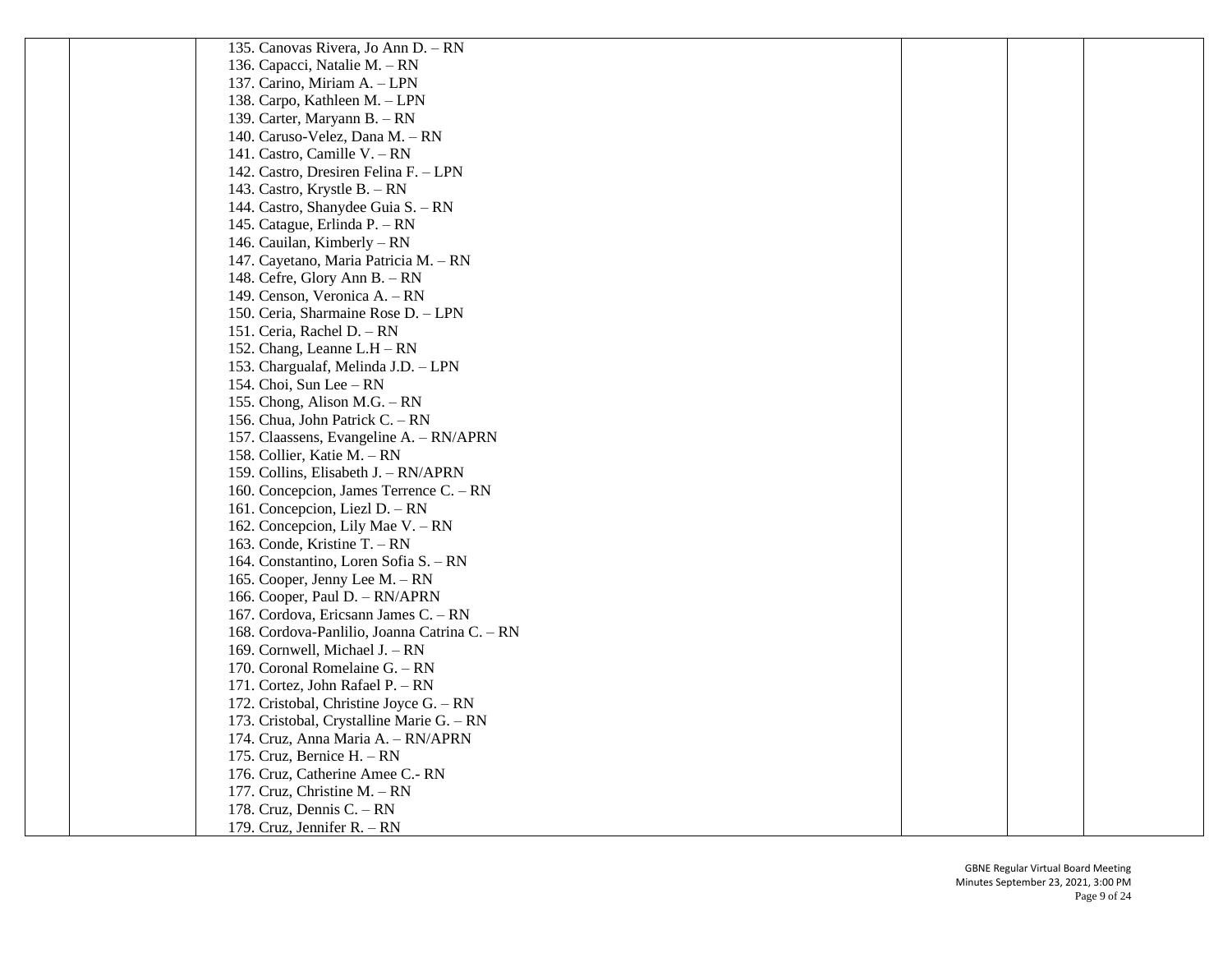| 181. Cruz, Rhodora R. – RN/APRN<br>182. Cruz, Rovie Eve S. - RN<br>183. Cruz, Shirley C. $- RN$<br>184. Cruz, Tamara M. - RN<br>185. Cruz, Teofila Maria P. RN/APRN<br>186. Cruz, Teofila, P. - RN<br>187. Cruz, Veronica A. - RN<br>188. Cubacub, Lheary C.-RN<br>189. Cueto, Peter Paul U. - RN<br>190. Cunanan, Margie D. - RN<br>191. Cura, Sharlene N. - LPN<br>192. Damian, Evelyn G. - LPN<br>193. Damian, Yvonne SN. - RN<br>194. Dangan, Lindsey - RN<br>195. Daulat, Evelyn E. - RN<br>196. David, Remedios A. - RN |  |
|-------------------------------------------------------------------------------------------------------------------------------------------------------------------------------------------------------------------------------------------------------------------------------------------------------------------------------------------------------------------------------------------------------------------------------------------------------------------------------------------------------------------------------|--|
|                                                                                                                                                                                                                                                                                                                                                                                                                                                                                                                               |  |
|                                                                                                                                                                                                                                                                                                                                                                                                                                                                                                                               |  |
|                                                                                                                                                                                                                                                                                                                                                                                                                                                                                                                               |  |
|                                                                                                                                                                                                                                                                                                                                                                                                                                                                                                                               |  |
|                                                                                                                                                                                                                                                                                                                                                                                                                                                                                                                               |  |
|                                                                                                                                                                                                                                                                                                                                                                                                                                                                                                                               |  |
|                                                                                                                                                                                                                                                                                                                                                                                                                                                                                                                               |  |
|                                                                                                                                                                                                                                                                                                                                                                                                                                                                                                                               |  |
|                                                                                                                                                                                                                                                                                                                                                                                                                                                                                                                               |  |
|                                                                                                                                                                                                                                                                                                                                                                                                                                                                                                                               |  |
|                                                                                                                                                                                                                                                                                                                                                                                                                                                                                                                               |  |
|                                                                                                                                                                                                                                                                                                                                                                                                                                                                                                                               |  |
|                                                                                                                                                                                                                                                                                                                                                                                                                                                                                                                               |  |
|                                                                                                                                                                                                                                                                                                                                                                                                                                                                                                                               |  |
|                                                                                                                                                                                                                                                                                                                                                                                                                                                                                                                               |  |
|                                                                                                                                                                                                                                                                                                                                                                                                                                                                                                                               |  |
| 197. De Belen, Anna Karmela S. - RN                                                                                                                                                                                                                                                                                                                                                                                                                                                                                           |  |
| 198. De Belen, Fernando M. - RN                                                                                                                                                                                                                                                                                                                                                                                                                                                                                               |  |
| 199. De Guzman, Neil Anne B. - RN                                                                                                                                                                                                                                                                                                                                                                                                                                                                                             |  |
| 200. De Joya, Kisha Charizze O. - RN                                                                                                                                                                                                                                                                                                                                                                                                                                                                                          |  |
| 201. De La O, Valerie L. - RN                                                                                                                                                                                                                                                                                                                                                                                                                                                                                                 |  |
| 202. De Leon, Joy Terese M. - RN                                                                                                                                                                                                                                                                                                                                                                                                                                                                                              |  |
| 203. De Leon, Kamille M. - RN                                                                                                                                                                                                                                                                                                                                                                                                                                                                                                 |  |
| 204. De Roxas, Gerald M. - LPN                                                                                                                                                                                                                                                                                                                                                                                                                                                                                                |  |
| 205. De Vivar, Mary Jane V. - RN                                                                                                                                                                                                                                                                                                                                                                                                                                                                                              |  |
| 206. Decena, Temple Grace S. - LPN                                                                                                                                                                                                                                                                                                                                                                                                                                                                                            |  |
| 207. Del Castillo, Sheena Mae DC - RN                                                                                                                                                                                                                                                                                                                                                                                                                                                                                         |  |
| 208. Del Mundo, Clifford V. - RN                                                                                                                                                                                                                                                                                                                                                                                                                                                                                              |  |
| 209. Del Mundo, Sherrylou T. – RN                                                                                                                                                                                                                                                                                                                                                                                                                                                                                             |  |
| 210. Del Rosario, Maria Lorena L. - RN                                                                                                                                                                                                                                                                                                                                                                                                                                                                                        |  |
| 211. Dela Cruz, Alvin B. - RN                                                                                                                                                                                                                                                                                                                                                                                                                                                                                                 |  |
| 212. Dela Cruz, Arleen M. - RN                                                                                                                                                                                                                                                                                                                                                                                                                                                                                                |  |
| 213. Dela Cruz, Debra H. - RN                                                                                                                                                                                                                                                                                                                                                                                                                                                                                                 |  |
| 214. Dela Cruz, Frances Grace A. - RN                                                                                                                                                                                                                                                                                                                                                                                                                                                                                         |  |
| 215. Dela Cruz, Ma. Christina M. - RN                                                                                                                                                                                                                                                                                                                                                                                                                                                                                         |  |
| 216. Dela Cruz, Maylyn G. - RN                                                                                                                                                                                                                                                                                                                                                                                                                                                                                                |  |
| 217. Dela Pena, Jr., Marcelino B. - RN                                                                                                                                                                                                                                                                                                                                                                                                                                                                                        |  |
| 218. Delos Santos, Maria Cecilia - RN                                                                                                                                                                                                                                                                                                                                                                                                                                                                                         |  |
| 219. Dennis, Vanessa L. - LPN                                                                                                                                                                                                                                                                                                                                                                                                                                                                                                 |  |
| 220. Denora, Merey Len V. - LPN                                                                                                                                                                                                                                                                                                                                                                                                                                                                                               |  |
| 221. Develles, Rulieta G. - RN                                                                                                                                                                                                                                                                                                                                                                                                                                                                                                |  |
| 222. Devera, Joe Louie - RN                                                                                                                                                                                                                                                                                                                                                                                                                                                                                                   |  |
| 223. Dewitt, Laarni C. - RN                                                                                                                                                                                                                                                                                                                                                                                                                                                                                                   |  |
| 224. Diaz, Betty B. - LPN                                                                                                                                                                                                                                                                                                                                                                                                                                                                                                     |  |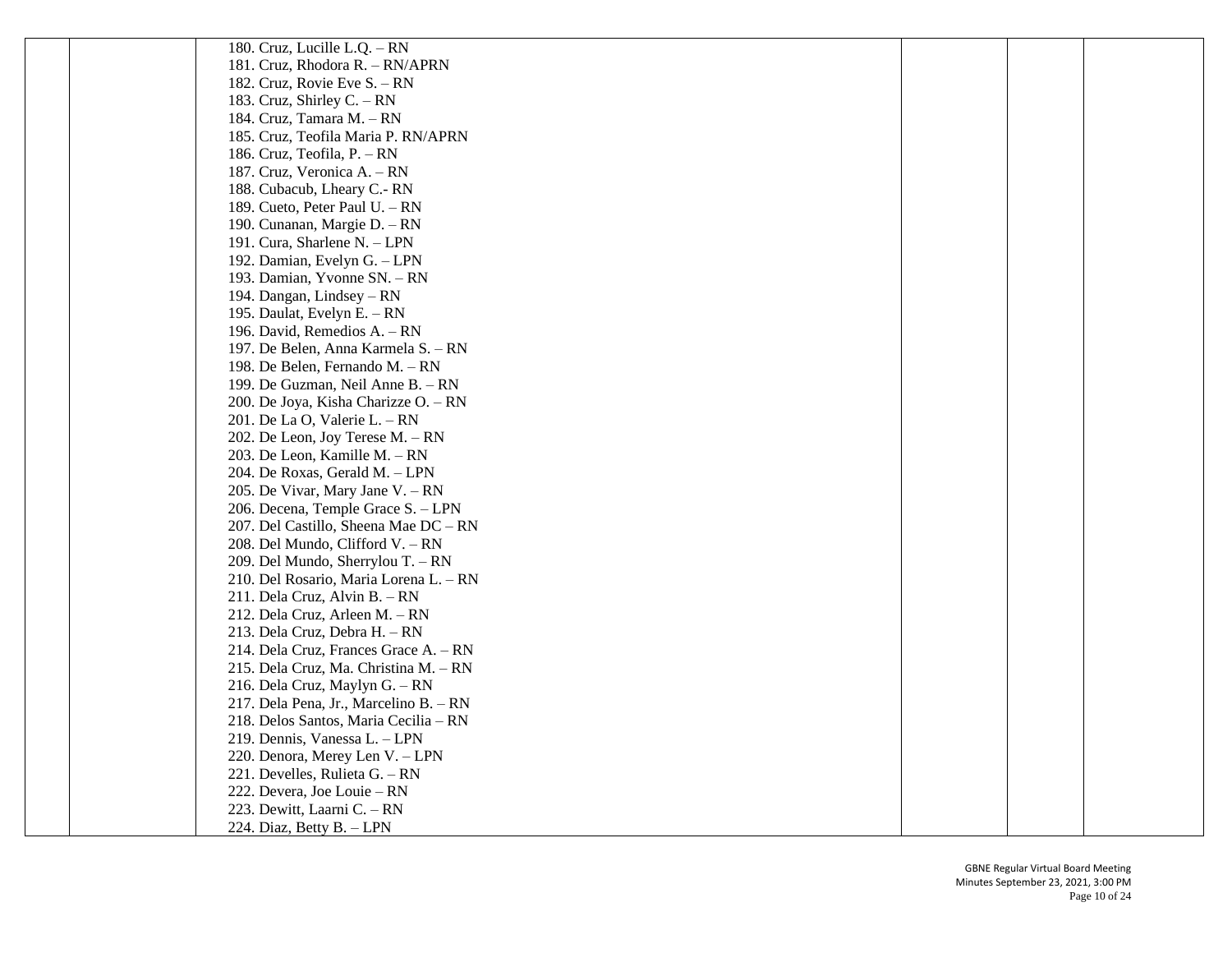| 225. Diaz, Tiahna Gabrielle H. - RN       |  |  |
|-------------------------------------------|--|--|
| 226. Diestro, Evelyn P. – RN              |  |  |
| 227. Dionisio, Kelvin Paul M. - RN        |  |  |
| 228. Dizon, Cheryl A. – RN                |  |  |
| 229. Dizon, Loreto J. – RN                |  |  |
| 230. Dodd, Beth $A - RN$                  |  |  |
| 231. Dois, Delyn D. $- RN$                |  |  |
| 232. Dolor, Sherry Ann E. - RN            |  |  |
| 233. Domen, Ramona M. - RN/APRN           |  |  |
| 234. Dominguez, Alanna L. – RN            |  |  |
| 235. Donato, Annabella T. - RN            |  |  |
| 236. Donato, Jonathan F. - RN             |  |  |
| 237. Dorion, Elijel S. - RN               |  |  |
| 238. Douglas, Teranika L. - RN/APRN       |  |  |
| 239. Dudkiewicz, Connie F. – RN           |  |  |
| 240. Duenas, Angelica A. – RN             |  |  |
| 241. Dumlao-Taitano, Cynthia N. - RN/APRN |  |  |
| 242. Ebeo-Pangilinan, Rochelle R. - LPN   |  |  |
| 243. Echipare, Connie H. - RN             |  |  |
| 244. Edguilane, Sylvia D. - RN            |  |  |
| 245. Edosada, Cassandra Isabel S. – RN    |  |  |
| 246. Edralin, Josephine A. – RN           |  |  |
| 247. Edusma, Kimberly Dawn - RN           |  |  |
| 248. Elliott, Olivia R. – RN              |  |  |
| 249. Emboltura, Rose Virginia V. - RN     |  |  |
| 250. Enderes, Leticia S. – RN             |  |  |
| 251. Enriquez, Rex Cezar – RN             |  |  |
| 252. Epres, Jesusa M. - LPN               |  |  |
| 253. Epres, Jesusa M. – RN                |  |  |
| 254. Ermitano, Nanette E. – RN            |  |  |
| 255. Escudero, Roger V. – RN              |  |  |
| 256. Esmeralda, Cynthia C. - RN           |  |  |
| 257. Espia, Roxanne A. - RN               |  |  |
| 258. Espina, Lakeisha Mae T. - RN         |  |  |
| 259. Espina, Ronny Pro C. – RN            |  |  |
| 260. Estabillo, Arleen J. – RN            |  |  |
| 261. Eusebio, Rachel B. - RN              |  |  |
| 262. Evangelista, Karen P. – RN           |  |  |
| 263. Evangelista, Luke R.M. - RN          |  |  |
| 264. Fabia, Natasja Louise L. - LPN       |  |  |
| 265. Fabiano, Gregory E. - RN             |  |  |
| 266. Fabro, Geraldine V. - RN             |  |  |
| 267. Fantonalgo, Joseph Albert C. - RN    |  |  |
| 268. Fausto, Maria Corazon T. - RN        |  |  |
| 269. Fejarang, Desiree R. - CNA           |  |  |
|                                           |  |  |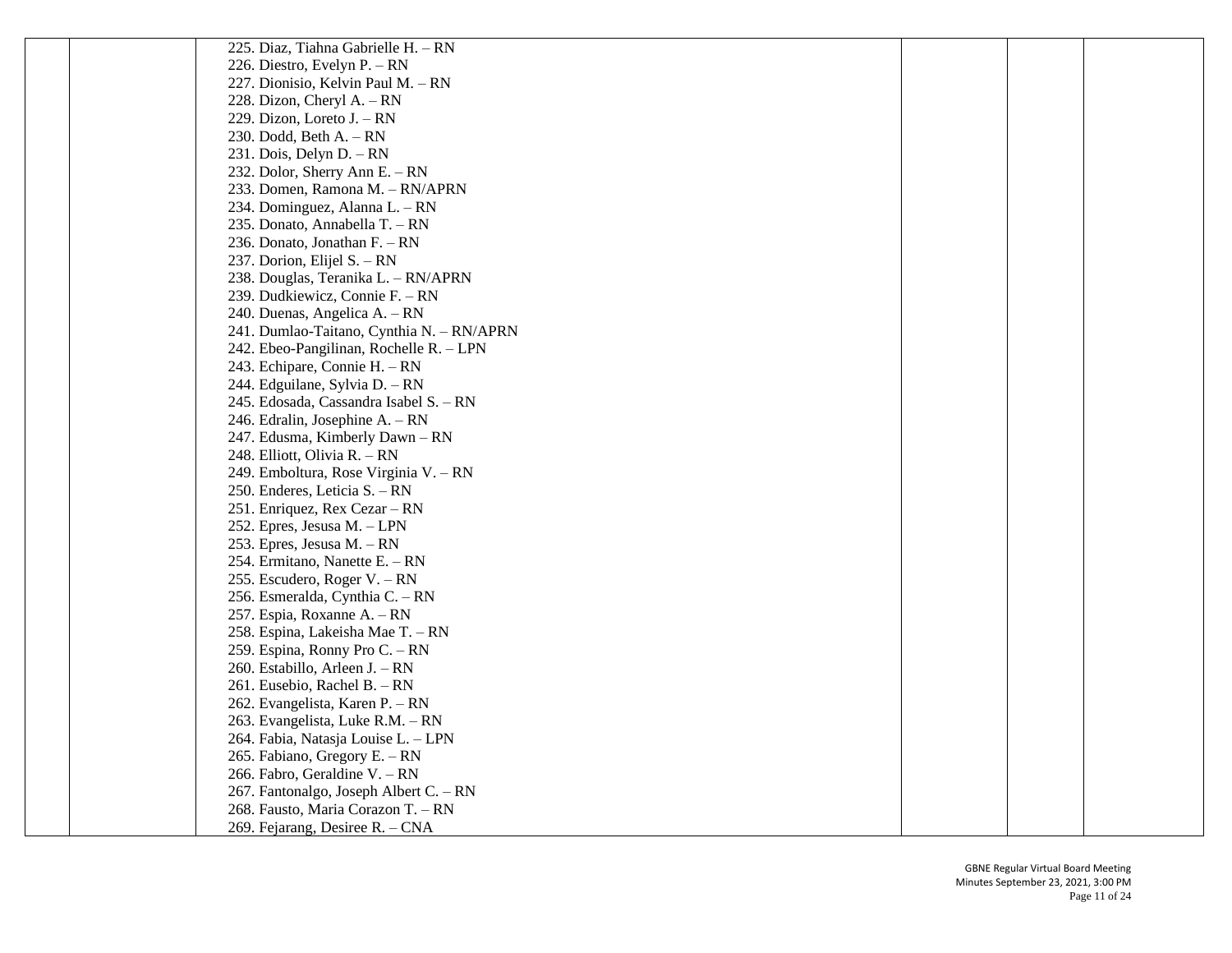| 270. Fejeran, Destini J.D. – RN        |  |  |
|----------------------------------------|--|--|
| 271. Fejeran, Shirae A.C. - RN         |  |  |
| 272. Felipe, Cherrylyn M. - RN         |  |  |
| 273. Felisan, Gladdess Marie L. - RN   |  |  |
| 274. Fernandez, Kathleen C. - RN       |  |  |
| 275. Fernandez, Rizalina Y - RN        |  |  |
| 276. Fernandez, Vicky P. - RN          |  |  |
| 277. Flores, Eden V. - LPN             |  |  |
| 278. Flores, Isabel C. - RN            |  |  |
| 279. Flores, Jocelyn M. - RN           |  |  |
| 280. Florig, Jenette S. - RN           |  |  |
| 281. Floyd, Sarah L. – RN              |  |  |
| 282. Floyd, Sharon L. - RN             |  |  |
| 283. Franquez, Carmela S. - RN         |  |  |
| 284. Fruge, Carolyn L.M. - RN/APRN     |  |  |
| 285. Fuertes, Rowena R. - RN           |  |  |
| 286. Fulgar, Ayako N. – RN             |  |  |
| 287. Fung, Andrea M. - RN              |  |  |
| 288. Funtanilla, Alan V. - RN          |  |  |
| 289. Funtelar, Diane D. - RN           |  |  |
| 290. Gabo, Christine Kaye J. - RN      |  |  |
| 291. Gagarin, Analyn C. - RN           |  |  |
| 292. Gagaring, Grace S. - RN           |  |  |
| 293. Gajo, Alyssa D. - RN              |  |  |
| 294. Galsim, Alvin John P. - LPN       |  |  |
| 295. Gamisera, Virginia T. – RN        |  |  |
| 296. Ganly, Keith $A - RN$             |  |  |
| 297. Ganon, Claire B. - RN             |  |  |
| 298. Ganon, Ryan R. - RN               |  |  |
| 299. Gapas, Estela F.T. - RN           |  |  |
| 300. Garcia, Jayson A. - RN            |  |  |
| 301. Garcia, Nikka Isabel B. - RN      |  |  |
| 302. Garcia, Vanessa L. - RN           |  |  |
| 303. Garrido, Shane $S. - RN$          |  |  |
| 304. Gatdula, Jill A. - RN             |  |  |
| 305. Gatdula, Richar $T - RN$          |  |  |
| 306. Gimoto, Evelyn G. - RN            |  |  |
| 307. Glory, Camille Angeligue DL. - RN |  |  |
| 308. Gogue, Margaret C. - RN           |  |  |
| 309. Golez, Ave $O. - RN$              |  |  |
| 310. Gomez, Joanne S. - RN             |  |  |
| 311. Gonzaga, Olivia K. - RN           |  |  |
| 312. Gonzaga, Reena Blaire C. - RN     |  |  |
| 313. Gonzales, Chris Jansen C. - RN    |  |  |
| 314. Gonzales, Dominie Joy G. - RN     |  |  |
|                                        |  |  |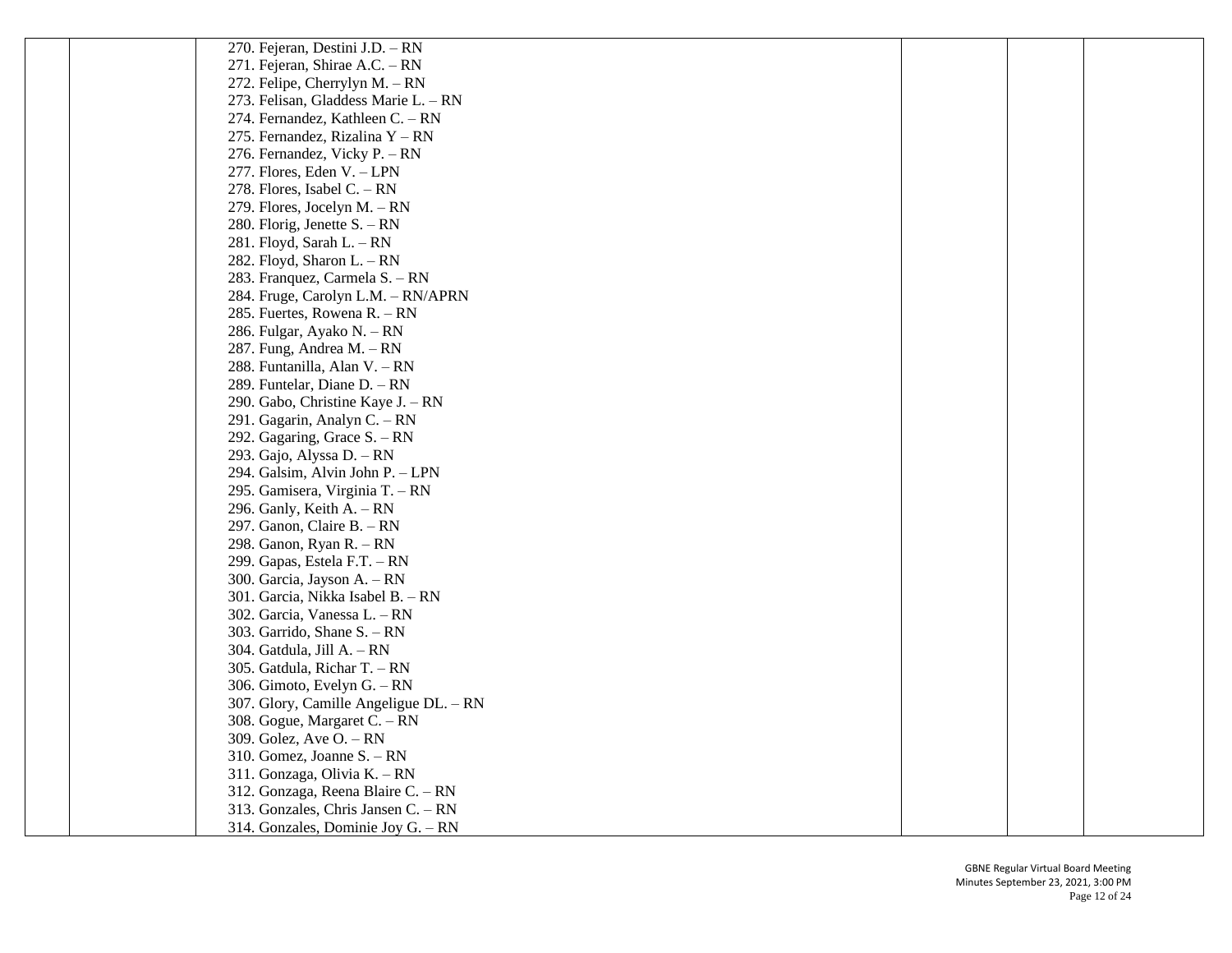315. Gonzales, Jonel Rachzel M. – RN 316. Goodin, Richelle L. – RN 317. Gozum, Jayson M. – RN 318. Gozum, Jennifer B. – RN 319. Green, Rhonda R. – RN 320. Greening, Brian W. – APRN/RN 321. Grimes, Andrenne E. – RN 322. Grino, Rose P. – RN 323. Guanlao, Maria Corazon S. – RN 324. Guayco, Mark David E. – RN 325. Gueco, Arceli G. – RN 326. Guevarra, Marie Jane B. – LPN 327. Guiang, Chelsea F. – RN 328. Guiao, Cecilia B. – RN 329. Guiao, Irma A. – RN 330. Guillermo, Emelyn E. – LPN 331. Guingao, Angelita L. – RN 332. Guiting, Maria Belinda B. – RN 333. Gurusamy, Ruth – RN 334. Ha, Yoo Kyong – RN 335. Haddock, Carla T. – RN/APRN 336. Halemanu, Krissy A. – RN 337. Hattori -Uchima, Margaret P. – RN 338. Hayes, Melissa C. – RN 339. Hermosura, Herdel Kent B. – RN 340. Hester, Richard M. – RN/APRN 341. Hilton -Cordova, Joan M. – RN 342. Hipos, Nanette D.C. – RN 343. Hitosis, Zoraida J. – RN 344. Ho, Kathleen E. – RN 345. Hongyee, Jean N. – RN 346. Huang, Cheng – RN 347. Hurster, Sandra D. – RN 348. Igmen, Sheryl F. – RN 349. Imson, Cathy M. – RN 350. Invencion, Rozelle M. – RN 351. Iona, Lucy Marie C. – RN 352. Jabinigay, Jacqueline U. – RN 353. Jacab, Diana P. – RN 354. Jaleco, Eileen M. – RN 355. Jamer, Percival C. – RN 356. Javellana, Jamie R. – RN 357. Javier, Ernest Jay B. – LPN 358. Jerao, Katy Rina S. – RN 359. Ji, Stella L. – RN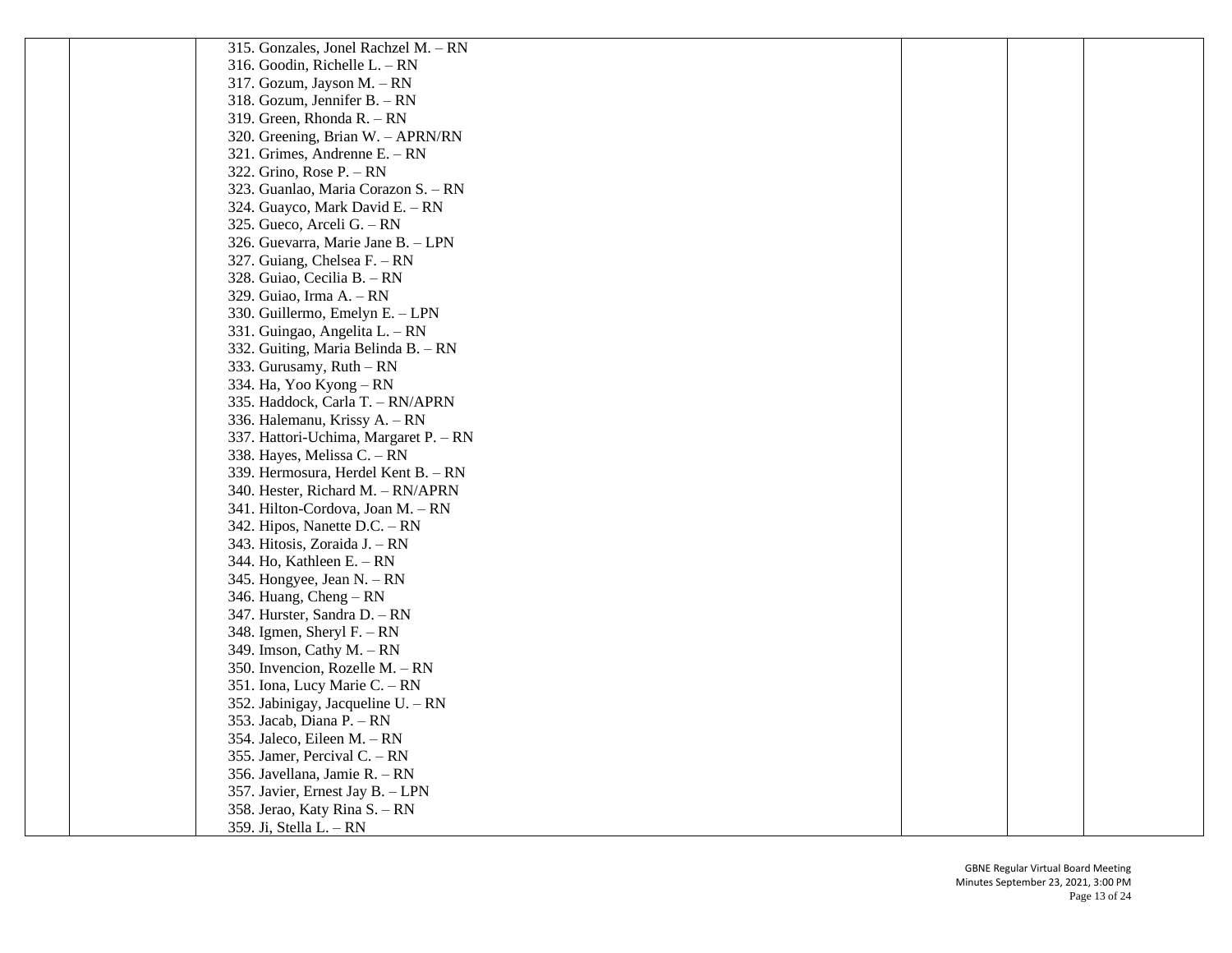| 360. Johnson, Cynthia G. – RN           |  |  |
|-----------------------------------------|--|--|
| 361. Johnson, Emily R. - RN             |  |  |
| 362. Jones, Amanda E. - RN              |  |  |
| 363. Jones, Tara M. $- RN$              |  |  |
| 364. Joo-Castro, Lucy H. - RN           |  |  |
| 365. Joseph, Suma K. - RN               |  |  |
| 366. Joson, Anna Louise A. - RN         |  |  |
| 367. Joya, Gil T. - RN                  |  |  |
| 368. Julius, Kaithleen Carmina M. - RN  |  |  |
| 369. Kalau, Chelsea C. - RN             |  |  |
| 370. Kasala, Steven S. - RN             |  |  |
| 371. Kawamoto, Jennifer K. - RN         |  |  |
| 372. Khan, Michael – RN                 |  |  |
| 373. Kho, Anna M.P. - RN                |  |  |
| 374. Khozhiev, Joy Lourd M. - RN        |  |  |
| 375. Kim, Loribelle Mae G. - RN         |  |  |
| 376. Kim, Mee Yeon - RN                 |  |  |
| 377. Kim, Sang Heui L. – RN             |  |  |
| 378. Kim, Zenna – RN                    |  |  |
| 379. Kimball, Page O. - RN/APRN         |  |  |
| 380. Kleiner, Antoinette M. – RN        |  |  |
| 381. Kozuszek, Mariana A. – RN          |  |  |
| 382. Kumar, Brendalynn B. - LPN         |  |  |
| 383. La Rosa, Franklin Ross U. - RN     |  |  |
| 384. La Rosa, Mary Ann M. - RN          |  |  |
| 385. LaBreche, Jennifer C. - RN         |  |  |
| 386. Lacdoo, Edmund A. - LPN            |  |  |
| 387. Lacson, Edita G. - RN              |  |  |
| 388. Lagman, Angeline Q.Y. - LPN        |  |  |
| 389. Lagmay, Aura Jestany A. - RN       |  |  |
| 390. Laguisma, Maricar Camille B. - RN  |  |  |
| 391. Laing, Carrie – RN                 |  |  |
| 392. Lamb, Mariam L. - RN               |  |  |
| 393. Lamparero, Kathy L. - LPN          |  |  |
| 394. Lanada, Joanna D. - RN             |  |  |
| 395. Lansang, Marites S. – RN           |  |  |
| 396. Laserna, Eden Lou A. - RN          |  |  |
| 397. Laufer, Samantha A. - RN           |  |  |
| 398. Law, Paula $- RN$                  |  |  |
| 399. Laxamana, Catherine Claire P. - RN |  |  |
| 400. Layson, Irish M. $- RN$            |  |  |
| 401. Leano, Juliana M.C. - RN           |  |  |
| 402. Lee, William E. $- RN$             |  |  |
| 403. Legaspi, Rosan Gwenneth - RN       |  |  |
| 404. Leon Guerrero, Glenda D. - RN      |  |  |
|                                         |  |  |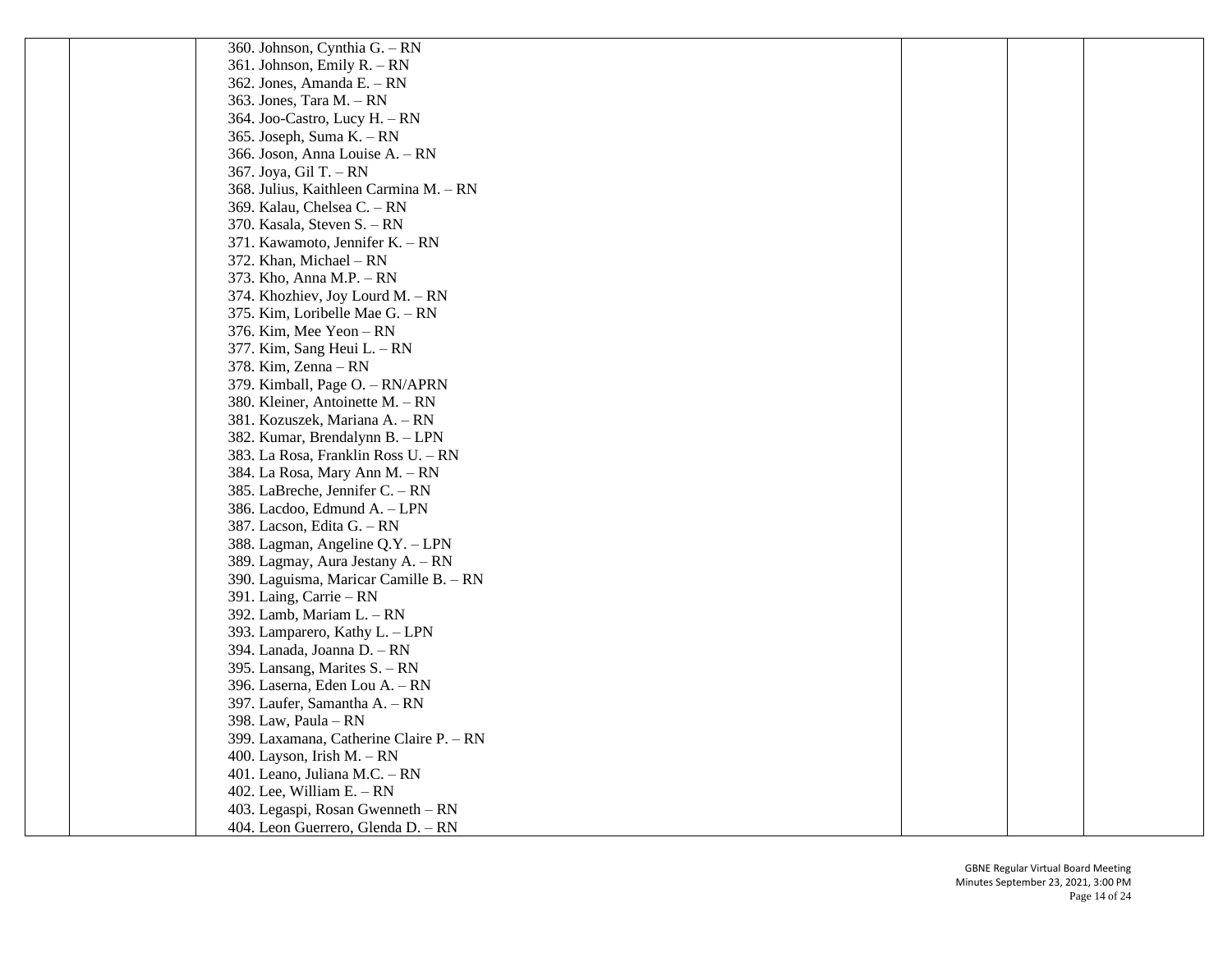| 405. Leonen, Janize Kelly B. - LPN      |  |  |
|-----------------------------------------|--|--|
| 406. Leonen, Margarita C. - RN          |  |  |
| 407. Levine, Michelle Ann A. – RN       |  |  |
| 408. Levy, Laurel E. $- RN$             |  |  |
| 409. Libo-on Mary Grace E. - RN         |  |  |
| 410. Lim, Alicia A. $- RN$              |  |  |
| 411. Lim, Christopher Joshua D.R. - LPN |  |  |
| 412. Limtiaco, Ha'Ani T. - RN           |  |  |
| 413. Limtiaco, Loriemil P. - RN         |  |  |
| 414. Lipar, Ma. Clarissa G. - RN        |  |  |
| 415. Liwanag, Maria Delia R. - RN       |  |  |
| 416. Lizama- Artero, Josefa D. – RN     |  |  |
| 417. Lizama, Jennifer L. – RN           |  |  |
| 418. Lizama, Pauline S.A. - RN          |  |  |
| 419. Llaban, Patrick Duffie T. - LPN    |  |  |
| 420. Lloyd-Taitano, Jeremy C. - RN      |  |  |
| 421. Lobaton, Suzanne D. - RN           |  |  |
| 422. Lomboy, Courthey N. - RN/APRN      |  |  |
| 423. Lopena, Maria Angela A. - RN       |  |  |
| 424. Lopez, Lucylyn V. – RN             |  |  |
| 425. Losbanes, Eva D. - RN              |  |  |
| 426. Losinio, Cherilyn G. - RN          |  |  |
| 427. Losinio, Lean Carlo M. - RN/APRN   |  |  |
| 428. Lucero, Jubeline A. – RN           |  |  |
| 429. Luevanos, Perla J. - RN            |  |  |
| 430. Luis, Sheryll T. $- RN$            |  |  |
| 431. Lujan, Mikilani Lynn R. – RN       |  |  |
| 432. Lumbang, Raecee D.L. - RN          |  |  |
| 433. Lumbre, Jeanette Christine M. – RN |  |  |
| 434. Luy, Bianca P. $- RN$              |  |  |
| 435. Lynch, Lilia – RN/APRN             |  |  |
| 436. Macapagal, Charisse D. - RN        |  |  |
| 437. Macaraeg, Alyssa Rochelle B. - RN  |  |  |
| 438. Macaraeg, Dan Christopher F. – RN  |  |  |
| 439. Madlangbayan, Franco F. - RN       |  |  |
| 440. Madlangbayan, Veronica S. – RN     |  |  |
| 441. Madriaga, Analyn D. - RN           |  |  |
| 442. Mafnas, Briana N. - RN             |  |  |
| 443. Mafnas, Maria T. - RN              |  |  |
| 444. Magat, Elbeth A. - RN              |  |  |
| 445. Magbitang, Marilyn Z. - LPN        |  |  |
| 446. Magbuhat, Miriam V. - RN           |  |  |
| 447. Magenheimer, Chelsie J. - RN       |  |  |
| 448. Malig-On, Janna Vless T. - RN      |  |  |
| 449. Mamaligsa, Jesusa Lizette Q - LPN  |  |  |
|                                         |  |  |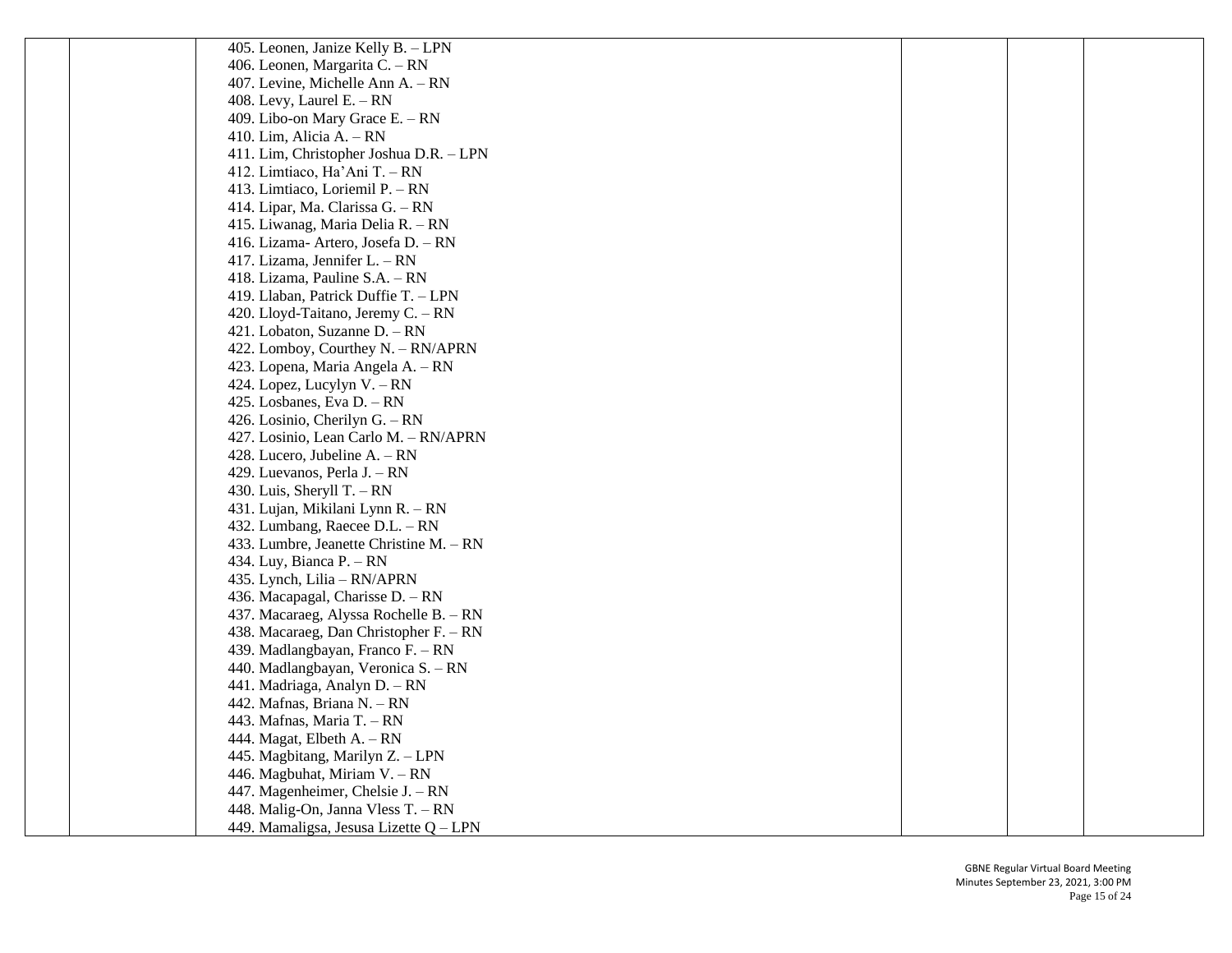450. Manahan, Rachelle Anne – RN 451. Manalac, Maricon – RN 452. Manaloto, Aristotle P. – RN 453. Manansala, Maria Corazon D. – RN 454. Mandell, Cynthia F. – RN 455. Manglona, Danielle A. – RN 456. Mangoson -Anderson, Lanie – RN 457. Mangosong, Perla I. – LPN 458. Mangune, Phoebe Estelle T. – RN 459. Manibusan, Jerrilou F. – RN 460. Manibusan, Jocelyn R. – RN 461. Manloto, Danica Q. – RN 462. Manzana, Brenda P. – LPN 463. Manzano, Maricar F. – LPN 464. Manzo, Meryl Monette R. – RN 465. Manzon, Karen C. – LPN 466. Manzon, Paula Ria R. – RN 467. Maravilla, Aileen M. – RN 468. Marinas, Rocelyn S. – RN 469. Mark, Thora C. – RN/APRN 470. Marquez, Emily L. – RN 471. Marquez, Maricel G. – LPN 472. Martin Baby Julia B. – RN 473. Martin, Faesha Marie M. – RN 474. Martinez, Dianne Q. – RN 475. Martinez, Jessamine M. – RN 476. Martinez, Shera Mae – RN 477. Marzo, Theresa M. – RN 478. Mast, Laura S. – RN 479. Mata, Josephine V. – RN 480. Mateo, Donna J. – RN 481. Matsunanga, Sharine Koyar – RN 482. Matthews, Craig Jesse M. – RN 483. McMillan, Charlotte A. – RN 484. Medina, Apple S. – RN 485. Medina, Maria Ethel P. – RN 486. Melegrito, Loressa M. – RN 487. Mella, Mary Lorlyn R. – RN 488. Mendez, Ana Joy P. – RN 489. Mendioa, Jodeen F. – RN 490. Mendiola, Heather M. – LPN 491. Mendiola, Lyanne Michelle C. – RN 492. Mendoza, Alvin Paul O. – RN 493. Mendoza, Shanna Layne C. – RN 494. Mercado, Eileen N. – RN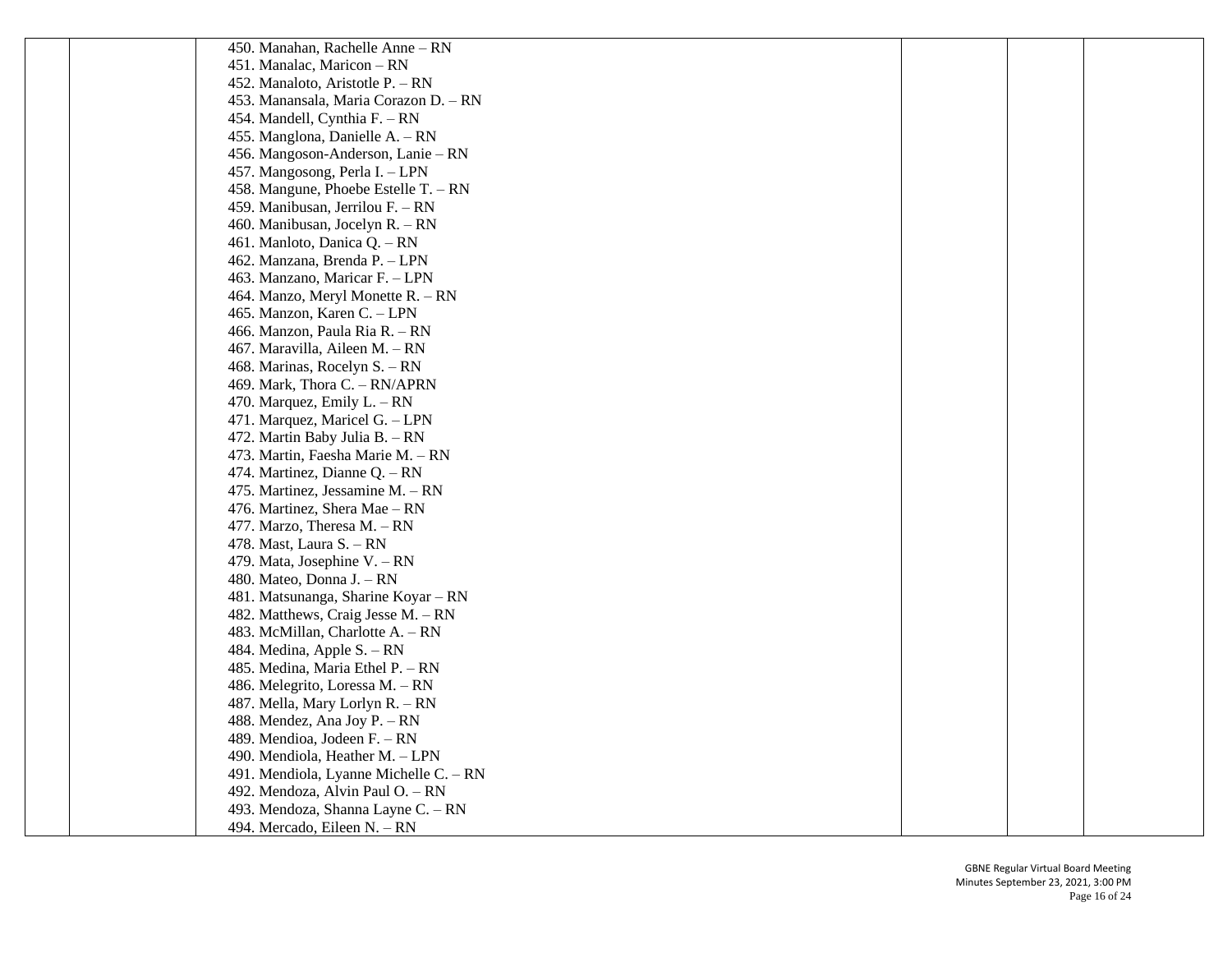| 495. Mercado, Lulu T. – RN               |  |  |
|------------------------------------------|--|--|
| 496. Merfalen, Mary June O. - RN         |  |  |
| 497. Mesa, Kristina U. – RN              |  |  |
| 498. Mesa, Margaret L.T. - RN            |  |  |
| 499. Milan, Joby Valerie D. - RN         |  |  |
| 500. Miller, Jessica R. – RN             |  |  |
| 501. Miller, Peggy S. - RN/APRN          |  |  |
| 502. Molinos, Rheana Jean M. – RN        |  |  |
| 503. Molleno, Beatriz Joyce C. - RN      |  |  |
| 504. Monaghan, Angielyn S. - RN          |  |  |
| 505. Montana, Mae S. – RN                |  |  |
| 506. Montano, Lyn M. - LPN               |  |  |
| 507. Montemayor, Glaiza D. - RN          |  |  |
| 508. Monton, Ericson S. - RN             |  |  |
| 509. Morales, Victoria E. - RN           |  |  |
| 510. Moreno, Kimberly R. – RN            |  |  |
| 511. Morrison-Schone, Laura D. - RN      |  |  |
| 512. Mortes, Chloe Jane Z. – RN          |  |  |
| 513. Movida, Rachel M. - RN              |  |  |
| 514. Moylan, Brian R. - RN               |  |  |
| 515. Mui, Carl C. - LPN                  |  |  |
| 516. Mui, Eva Marie L. - LPN             |  |  |
| 517. Mui, Ville W. - LPN                 |  |  |
| 518. Murciano, Russell P. - LPN          |  |  |
| 519. Murphy, Grace F. - RN               |  |  |
| 520. Mutu, Rozalyn D. – RN               |  |  |
| 521. Mutuc, Jr., Bernabe C. – RN         |  |  |
| 522. Mutuc, Rozalyn D. - RN              |  |  |
| 523. Nacianceno, Ligaya B. - RN          |  |  |
| 524. Nakamura, Nahoko H. – RN            |  |  |
| 525. Nakane, Yasuyo M. - RN              |  |  |
| 526. Narvarte, Dominic William R. - RN   |  |  |
| 527. Natividad, Rachelle B. - RN         |  |  |
| 528. Nava, Maritess M. - RN              |  |  |
| 529. Naval, Sandra M. - RN               |  |  |
| 530. Navarra, John Ray M. – LPN          |  |  |
| 531. Navasca, Denise Kae Bernardine - RN |  |  |
| 532. Navasca, Grace S. - LPN             |  |  |
| 533. Navasca, Mariettes B. - RN          |  |  |
| 534. Navasca, Rosalie Ann S. - RN        |  |  |
| 535. Necheles, Jessica T. – RN           |  |  |
| 536. Nester, Cassie N.- LPN              |  |  |
| 537. Nicdao, Frances M. - RN             |  |  |
| 538. Nogoy, Michael Z. – RN              |  |  |
| 539. Novak, Tina M. - RN                 |  |  |
|                                          |  |  |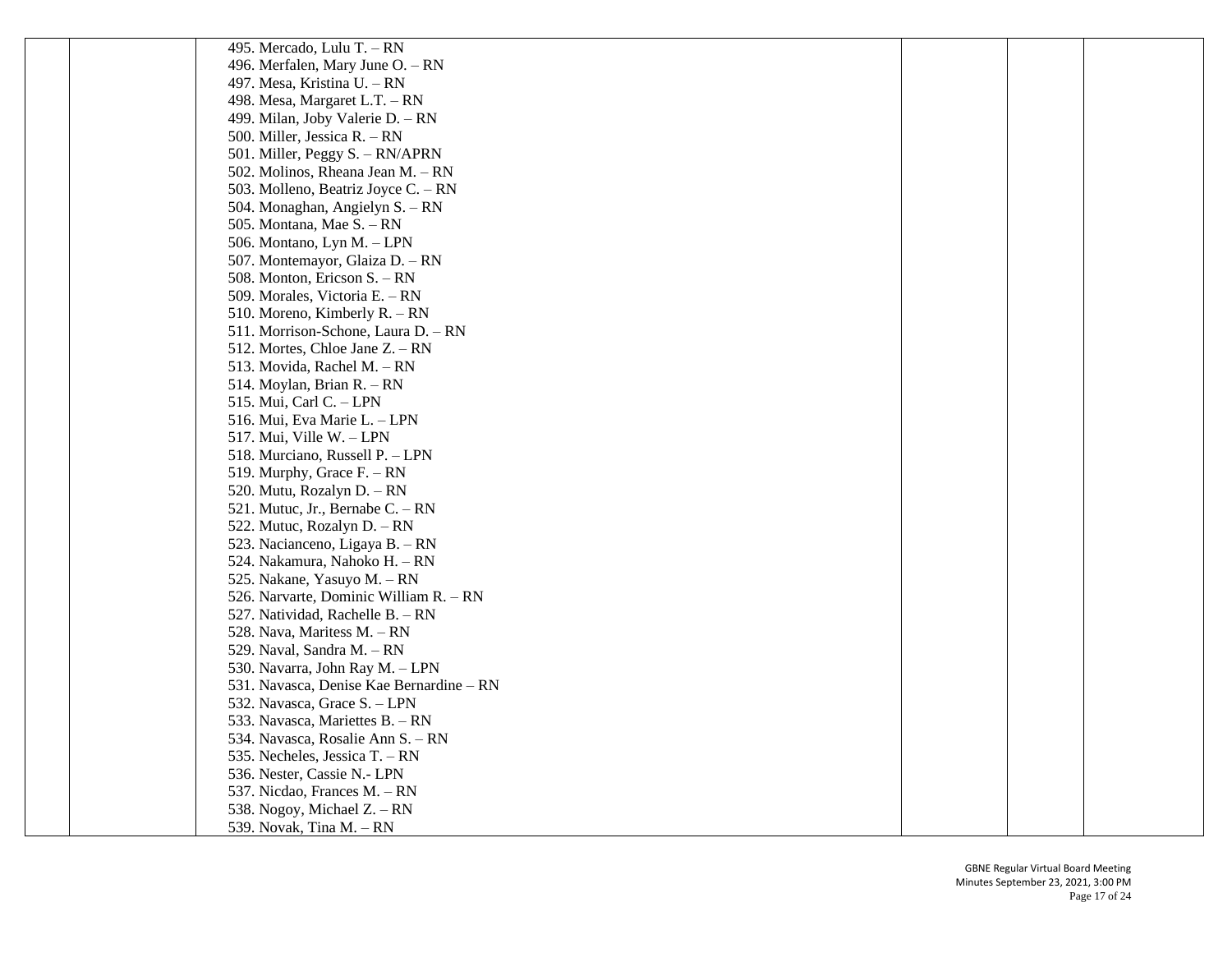| 540. Nucum, Jean G. - RN               |  |  |
|----------------------------------------|--|--|
| 541. Nucum, Mariel Rosario R.- RN      |  |  |
| 542. Nucum, Michelle D. - LPN          |  |  |
| 543. Oamil, Rosemarie D. - RN          |  |  |
| 544. Ocampo, Norlan M. - RN            |  |  |
| 545. Olalia, Leia Amor D.C. - RN       |  |  |
| 546. Olayan Mary Mae B. - RN           |  |  |
| 547. Olivares, Alexis Joyce G. - RN    |  |  |
| 548. Oliveros, Marilyn M. - RN         |  |  |
| 549. Ondieki, Stella K. - RN/APRN      |  |  |
| 550. Ong, Beverly $Q - RN$             |  |  |
| 551. Ongchua, Jess A. – RN             |  |  |
| 552. Opena, Avelina F. – RN            |  |  |
| 553. Ordillas, Kimberly C. - LPN       |  |  |
| 554. Orot, Shawn Michael L. - RN       |  |  |
| 555. Ortaleza, Catherine Rose O. - RN  |  |  |
| 556. Ostberg, Dawn D. - RN/APRN        |  |  |
| 557. Oyardo, Gilda Mae L. - RN         |  |  |
| 558. Pablo, Aubrey Juliana G. – RN     |  |  |
| 559. Pablo, Bayani M. - LPN            |  |  |
| 560. Pablo, Ruth $V. - RN$             |  |  |
| 561. Pacheco, Jamie R. - RN/APRN       |  |  |
| 562. Padgett, Christine R. - RN        |  |  |
| 563. Padiernos, Jr., Carmelito J. – RN |  |  |
| 564. Padilla, Jr., Roberto - RN        |  |  |
| 565. Padilla, Ma Geneveve D.R. - RN    |  |  |
| 566. Padua, Jonah M. - RN              |  |  |
| 567. Paeste III, Rosalo D. - RN        |  |  |
| 568. Paguio, Gemma R. - RN             |  |  |
| 569. Pajarilla, Jesus C. – RN          |  |  |
| 570. Pajela, Alicia J. - RN            |  |  |
| 571. Pajela, Tweetums D. - RN          |  |  |
| 572. Pallera, Kaey Serise – RN         |  |  |
| 573. Palomo, Josh Carl - LPN           |  |  |
| 574. Palomo, Mary Ann M. - RN          |  |  |
| 575. Pama, Rebecca L. – RN             |  |  |
| 576. Pang, Maria - RN                  |  |  |
| 577. Panlasigui, Roehl Bjorn E. - LPN  |  |  |
| 578. Papa, Eugene M. - RN              |  |  |
| 579. Papelera, Nemia M. - LPN          |  |  |
| 580. Park, Michelle C. - RN            |  |  |
| 581. Pascua, Emmanuel L. - RN          |  |  |
| 582. Pascua, Luisa R. - RN             |  |  |
| 583. Pasion, Kristina Ann Y. - RN      |  |  |
| 584. Paule, Joel P. - RN               |  |  |
|                                        |  |  |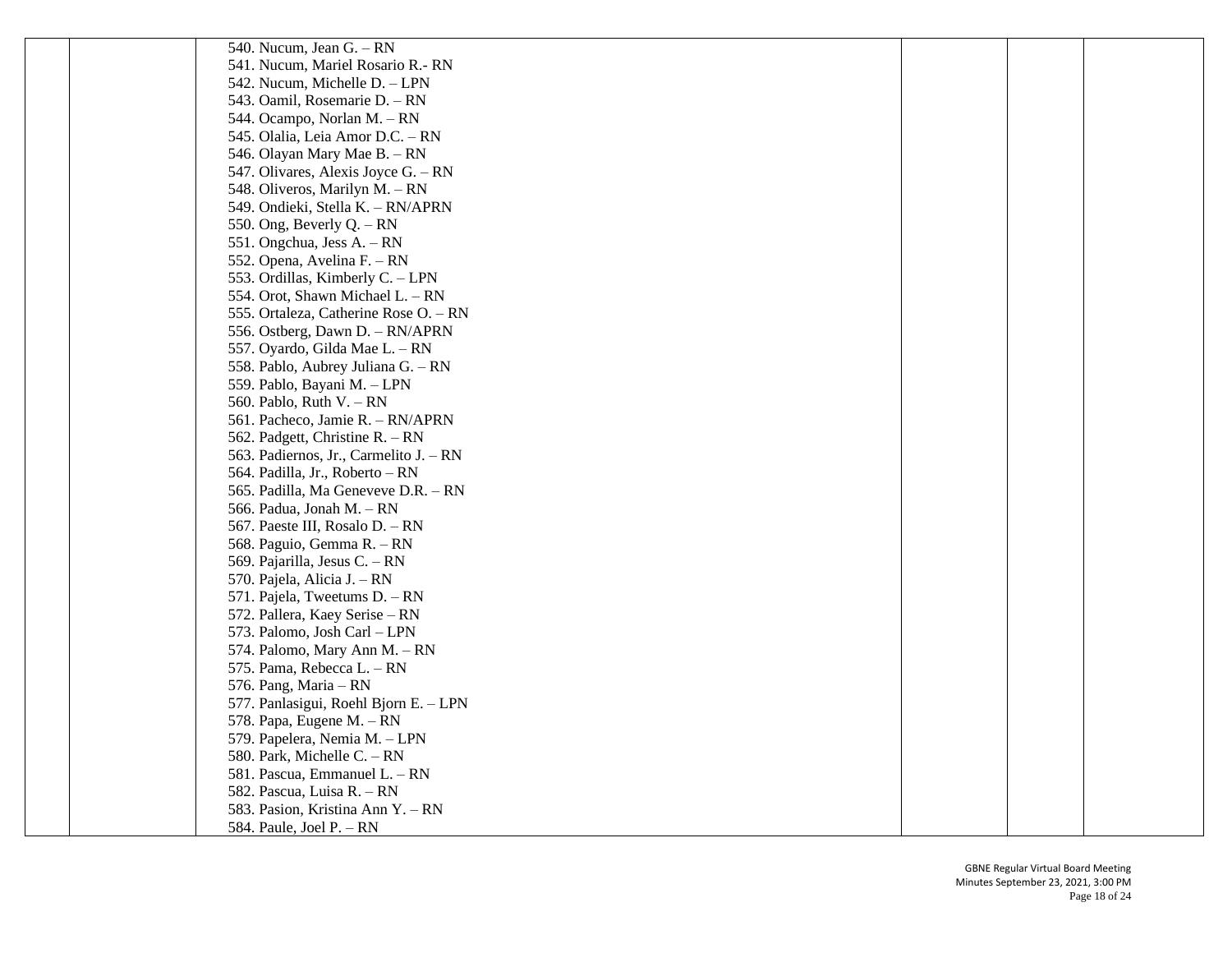| 585. Paunte, Josie I. – RN            |  |  |
|---------------------------------------|--|--|
| 586. Pedrajas, Kristine Nae U. – RN   |  |  |
| 587. Pegarido, Crystal Joy B. - RN    |  |  |
| 588. Penaranda, Yolanda Y. - RN       |  |  |
| 589. Pepin, Jessica D. - RN           |  |  |
| 590. Perales, Judith C. - RN          |  |  |
| 591. Peralta, Joana Kamille T. - LPN  |  |  |
| 592. Pereda, Kristan Jean L.G. - LPN  |  |  |
| 593. Pereda, Mikelyn B. - LPN         |  |  |
| 594. Peregrino, Erickson L. - RN      |  |  |
| 595. Perez, Mikhail Jarett O. - LPN   |  |  |
| 596. Perez, Pauline B. - RN           |  |  |
| 597. Perez, Ramona LG-RN              |  |  |
| 598. Perez, Reinalyn R. - LPN         |  |  |
| 599. Perez, Vanessa F. - RN           |  |  |
| 600. Perez, Veronica S. - LPN         |  |  |
| 601. Perez-Ashley, Hillary R. - RN    |  |  |
| 602. Perez-Posadas, Lillian Q. - RN   |  |  |
| 603. Permalino, Aolani Cara A. - RN   |  |  |
| 604. Permalino, Noreen A. - RN        |  |  |
| 605. Pernot, Theresa N. - RN          |  |  |
| 606. Peterson, Julia K. – RN          |  |  |
| 607. Pickop, Rovilmina P. - RN        |  |  |
| 608. Pilante, Krystal N. - LPN        |  |  |
| 609. Pineda, Michelle V. - RN         |  |  |
| 610. Pinera, Shirley G. $- RN$        |  |  |
| 611. Piol, Christine $H - RN$         |  |  |
| 612. Pojas, Lilian L. - RN            |  |  |
| 613. Pooler, Melanie A. – RN          |  |  |
| 614. Porcioncula, Lucille C. - RN     |  |  |
| 615. Portacio, Jr., Alymer M. – RN    |  |  |
| 616. Primero, Arielle A. - RN         |  |  |
| 617. Procalla, Maria Isabelle G. - RN |  |  |
| 618. Puno, Ernalyn M. - RN            |  |  |
| 619. Puno, Leizl P. $- RN$            |  |  |
| 620. Punzalan-Almira, Celeste U. – RN |  |  |
| 621. Puzan, Marife D. - LPN           |  |  |
| 622. Quiaoit, Bannuar T. - RN         |  |  |
| 623. Quiaoit, Cheryll Joyce T. - RN   |  |  |
| 624. Quibuyen, Pamela M. - RN         |  |  |
| 625. Quinata, Teresa E.L. - RN        |  |  |
| 626. Quinene, Julietta C. - RN        |  |  |
| 627. Quintal, Rocelyn R. - LPN        |  |  |
| 628. Quinto, Leona Kaysie D. - LPN    |  |  |
| 629. Quinto, Magnolia M. - RN         |  |  |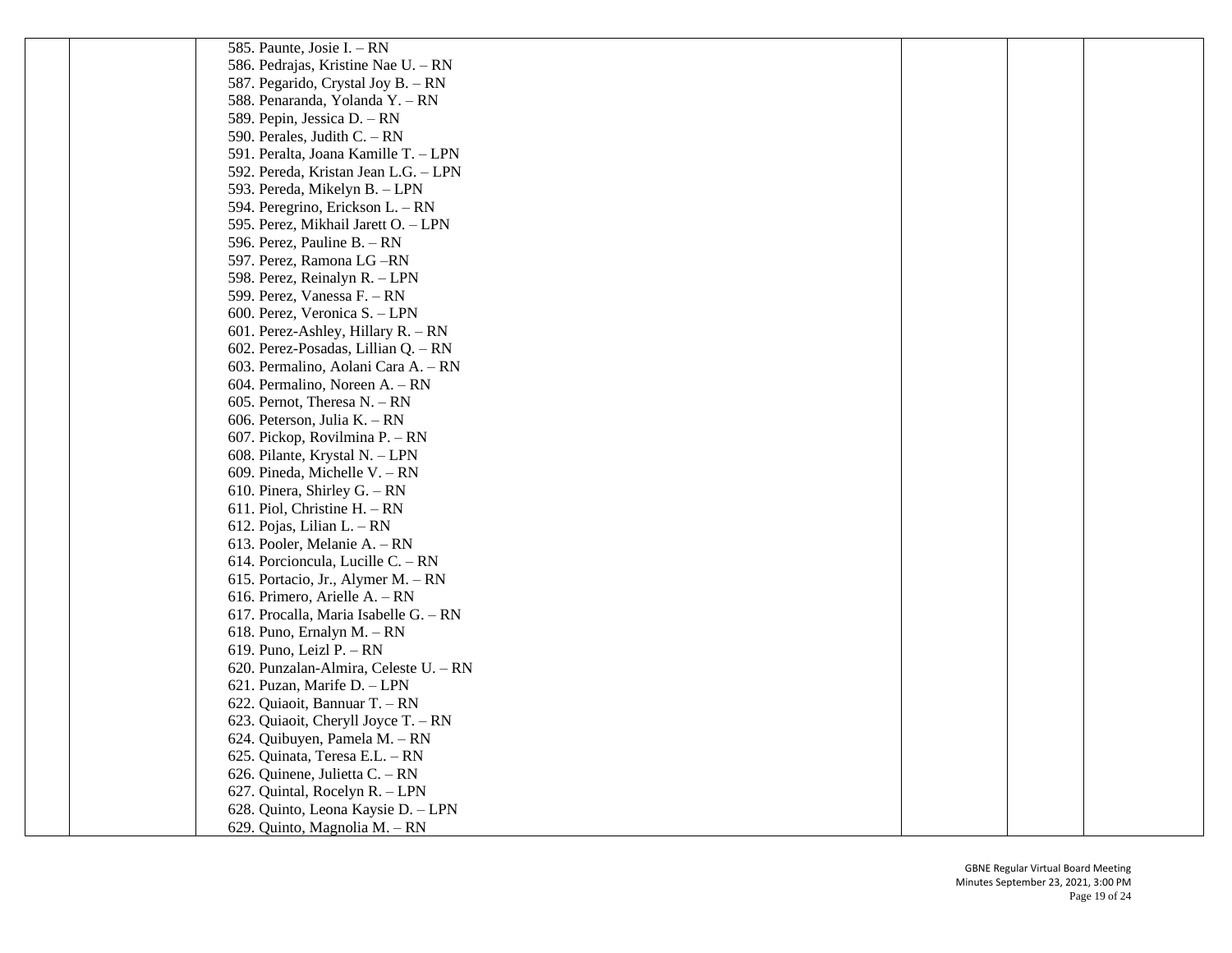| 630. Quioc, April Ann V. – RN       |  |  |
|-------------------------------------|--|--|
| 631. Quirante, Lillian B. - RN      |  |  |
| 632. Quitoriano, Amanda C. - RN     |  |  |
| 633. Rabena, Alma L. - RN           |  |  |
| 634. Rada, Ana Belen P. - RN        |  |  |
| 635. Rafan, Charlyn B. - RN         |  |  |
| 636. Raigelig, Geneffer U. - RN     |  |  |
| 637. Ramolete, Erica Reva C. - RN   |  |  |
| 638. Ramos, Marietta A. F. - RN     |  |  |
| 639. Razo, Gene Jerome D. - RN      |  |  |
| 640. Rebugio, Evangeline O. - LPN   |  |  |
| 641. Rebujio, Shannon Rose J. - RN  |  |  |
| 642. Recomono, Richie M. - RN       |  |  |
| 643. Redila, Gerlie A. - LPN        |  |  |
| 644. Redolozo, Kristine Mae A. – RN |  |  |
| 645. Repil, Mercy L. - LPN          |  |  |
| 646. Replan, Evelyn P. - LPN        |  |  |
| 647. Resuma, Yuri E. - LPN          |  |  |
| 648. Resurreccion, Ivy E. $-$ RN    |  |  |
| 649. Reyes, Jill B. $-$ RN          |  |  |
| 650. Reyes, Julianne M. - RN        |  |  |
| 651. Reyes, Katherine L. – RN       |  |  |
| 652. Reyes, Nhoriel F. - LPN        |  |  |
| 653. Reyes, Nicole A. - LPN         |  |  |
| 654. Reyes, Raizzah M. - RN         |  |  |
| 655. Rhodes, Lara A. - RN/APRN      |  |  |
| 656. Rios, Ann Paro S. – RN         |  |  |
| 657. Rivera, Jenina J. – RN         |  |  |
| 658. Rivera, Ma Severa P. - RN      |  |  |
| 659. Rivera, Paul F. - LPN          |  |  |
| 660. Robinson, Renee S. - LPN       |  |  |
| 661. Rocco, Karen - RN              |  |  |
| 662. Romulo, Dan-Michael B. - RN    |  |  |
| 663. Rosadino, Sherena R. - RN      |  |  |
| 664. Rozborski, Heysielen U. – RN   |  |  |
| 665. Sabangan, Ruth B. $-$ RN       |  |  |
| 666. Sabinay, Jocelyn Grace C. - RN |  |  |
| 667. Sablan, John Raymond B. - RN   |  |  |
| 668. Sablan, Pamela Jocelyn P. - RN |  |  |
| 669. Sabuya, Karen Grace C. - RN    |  |  |
| 670. Sagun, Ariane N. - RN          |  |  |
| 671. Salas, Athea B. $- RN$         |  |  |
| 672. Salas, Jennifer M. - RN        |  |  |
| 673. Samonte, Charlene M. - RN      |  |  |
| 674. Samson, Ralph Lord E. - RN     |  |  |
|                                     |  |  |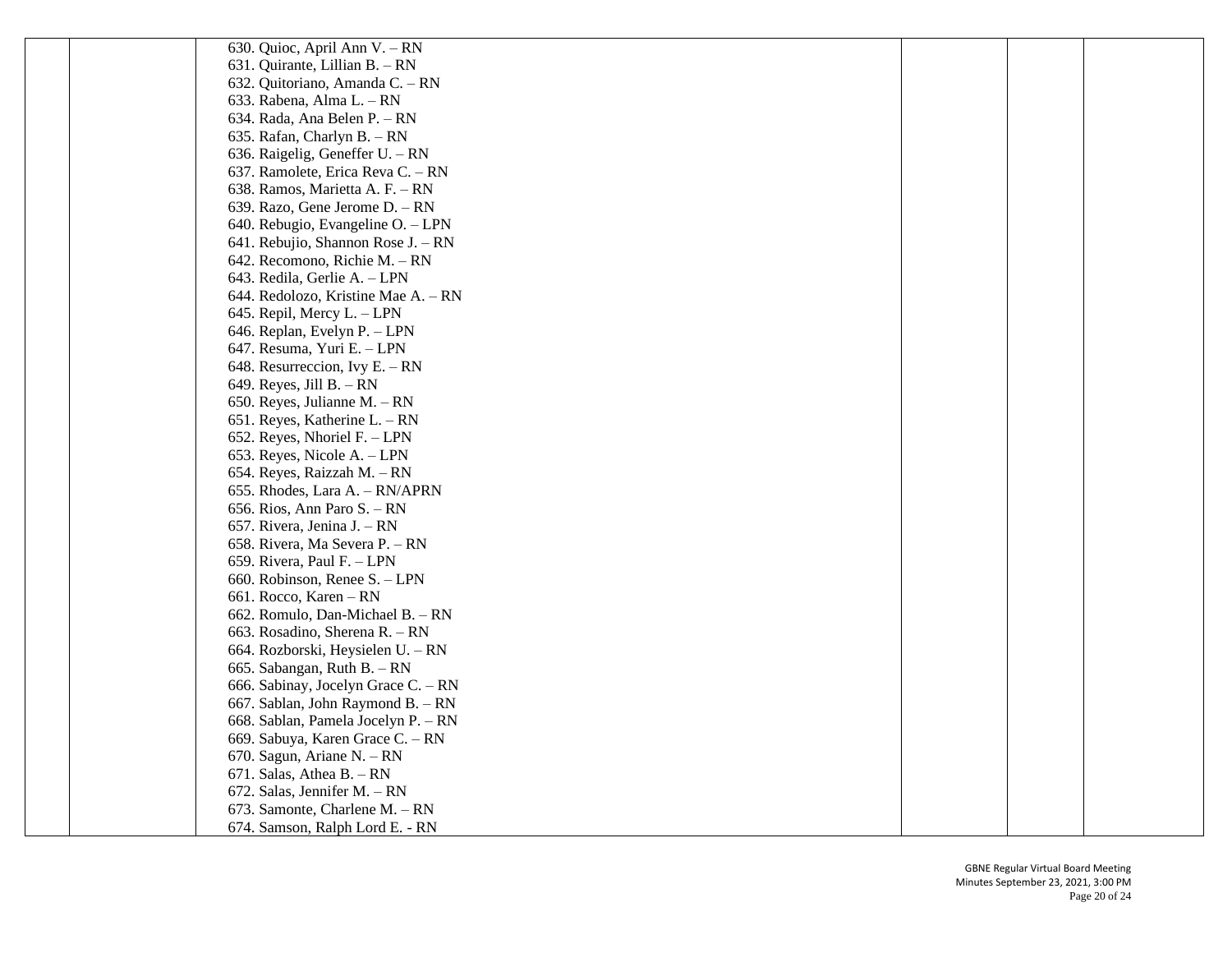| 675. San Agustin, Nenita S. - LPN       |  |  |
|-----------------------------------------|--|--|
| 676. San Lorenzo, Liana Monique P. - RN |  |  |
| 677. San Nicolas, Arlene F.D. - RN      |  |  |
| 678. San Nicolas, Bernadette R.C. - LPN |  |  |
| 679. San Nicolas, Gretchen D. - LPN     |  |  |
| 680. San Nicolas, Ray Victor S. - RN    |  |  |
| 681. Sana, Leizl L. - RN                |  |  |
| 682. Sanga, Leslie B. - RN              |  |  |
| 683. Santos, Aizza Grace A. – RN        |  |  |
| 684. Santos, Aminah Kaye D. - RN        |  |  |
| 685. Santos, Averie Carol P. - RN       |  |  |
| 686. Santos, Bernadette S. - RN         |  |  |
| 687. Santos, Dondon Rogelio S. – RN     |  |  |
| 688. Santos, Ethel Pauline G. - RN      |  |  |
| 689. Santos, Helen L. – RN              |  |  |
| 690. Santos, Joeyleen DR. - LPN         |  |  |
| 691. Santos, Lee Bryan S. - RN          |  |  |
| 692. Santos, Maria Annabel - LPN        |  |  |
| 693. Santos, Mia B. - RN                |  |  |
| 694. Santos, Rona B. - RN               |  |  |
| 695. Santos, Rosewynda D. - RN          |  |  |
| 696. Santos, Sarah Jane D. - RN         |  |  |
| 697. Sanz, Rachel Annie E. - RN         |  |  |
| 698. Sapalo, Dahlia O. - RN             |  |  |
| 699. Sapp, Maria Faye L. - RN           |  |  |
| 700. Sarker, Aurealyn F. - RN           |  |  |
| 701. Sarmiento, Divina Marie D. - RN    |  |  |
| 702. Sarmiento, Joanna Lou M. - RN      |  |  |
| 703. Sarmiento, Shaira C. - RN          |  |  |
| 704. Savella, Brandon Jay U. - RN       |  |  |
| 705. Sazon, Mark Gayle O. - RN          |  |  |
| 706. Sciacchitano, Virginia M. - RN     |  |  |
| 707. Segismundo, Novelyn M. - RN        |  |  |
| 708. Segovia, Rosa B. - RN              |  |  |
| 709. Shaikh, Geraldine I. - RN          |  |  |
| 710. Shimabuku, Leandra P. - LPN        |  |  |
| 711. Shinn, Nicki J. - RN               |  |  |
| 712. Shinohara, Elizabeth S. - RN       |  |  |
| 713. Siapengco, Alma Gay S. - RN        |  |  |
| 714. Siguenza, Johanna Maria S. - LPN   |  |  |
| 715. Simsiman, Mae Angelinne - RN       |  |  |
| 716. Sinen, Rema $Y - RN$               |  |  |
| 717. Sison, Michael John B. - RN        |  |  |
| 718. Smau, Corman - RN                  |  |  |
| 719. Sogo-an, Rosemin M. - RN           |  |  |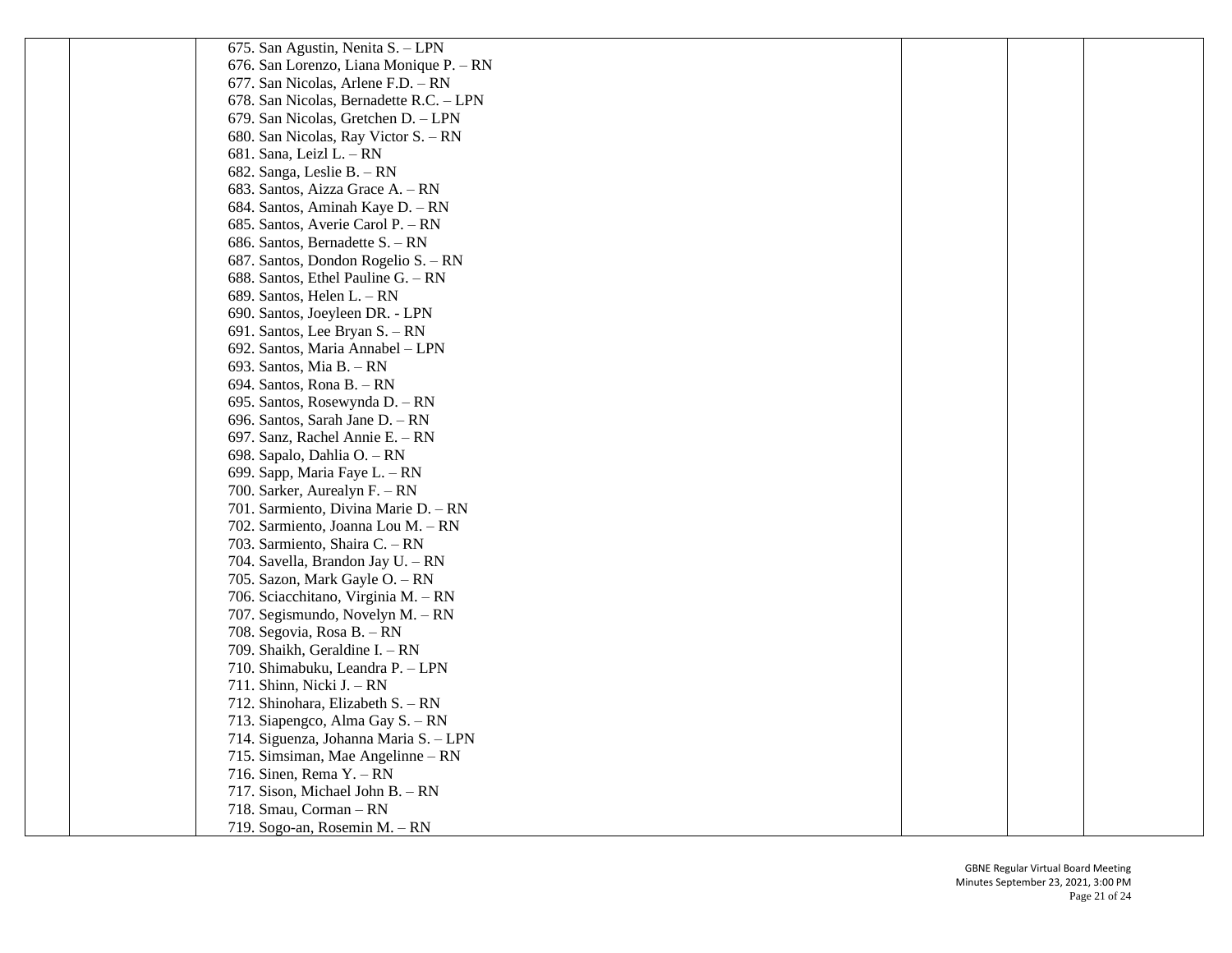| 720. Sogo-an, Sheryll M. $- RN$          |  |  |
|------------------------------------------|--|--|
| 721. Solidum, Patricia A. - RN           |  |  |
| 722. Soliva, Alyssa Marie G. - RN        |  |  |
| 723. Soriano, Ruby Ann N. - RN           |  |  |
| 724. Sotomil, Sterlyn E. - RN            |  |  |
| 725. Springer, Chad M. - RN/APRN         |  |  |
| 726. Stewart, Michael S. - RN            |  |  |
| 727. Sto Nino, Gemma B. - APRN           |  |  |
| 728. Story-Bernardo, Layla A. - RN       |  |  |
| 729. Stovall, Sarita F. - RN/APRN        |  |  |
| 730. Stretten, Joyce W. - RN             |  |  |
| 731. Sual, Mary Rose J. – RN             |  |  |
| 732. Sumaylo, Relido – RN                |  |  |
| 733. Sumbo, Ariel Mae D. - RN            |  |  |
| 734. Sunga, Joanna Lee B. - RN           |  |  |
| 735. Surber, Jonalyn Z. – LPN            |  |  |
| 736. Sussex, Daniel Ray H. - RN          |  |  |
| 737. Suzuki, Izumi – RN                  |  |  |
| 738. Swander, Mandi - RN                 |  |  |
| 739. Tackett, Sheri L. - RN/APRN         |  |  |
| 740. Tadena, Jesse Israel F. - RN        |  |  |
| 741. Tagalog, Celeste M. - RN            |  |  |
| 742. Taijeron, Stephanie L. - RN/APRN    |  |  |
| 743. Taimanao, Mary Jay B. - RN          |  |  |
| 744. Taitano, Anjaneen P. - RN           |  |  |
| 745. Taitano, Rita L. - RN               |  |  |
| 746. Takai, Krystal Lynn A. - LPN        |  |  |
| 747. Taman, Darlice M. - RN              |  |  |
| 748. Tandoc, Cherry May M. - RN          |  |  |
| 749. Tang, Maureen L. – RN               |  |  |
| 750. Tanglao, Jasmin G. - RN             |  |  |
| 751. Taylor, Megan N. - RN/APRN          |  |  |
| 752. Tenorio, Stephanie J. - LPN         |  |  |
| 753. Terrill, Amber J. – RN              |  |  |
| 754. Terry, Elizabeth A. – RN            |  |  |
| 755. Thorp, Allison N. - RN/APRN         |  |  |
| 756. Tiglao, Jasmine A. - LPN            |  |  |
| 757. Tigulo, Maria Evelyn S. - RN        |  |  |
| 758. Tinio, Sherill D. $- RN$            |  |  |
| 759. Tiong, Florita B. - RN              |  |  |
| 760. Tison, Julieta I. – RN              |  |  |
| 761. Tolentino, Jacqueline P. - LPN      |  |  |
| 762. Tolentino, Lorna J. - RN            |  |  |
| 763. Tomasiak, Carmelita R. - RN         |  |  |
| 764. Topacio, Jose Mari Epiphany G. - RN |  |  |
|                                          |  |  |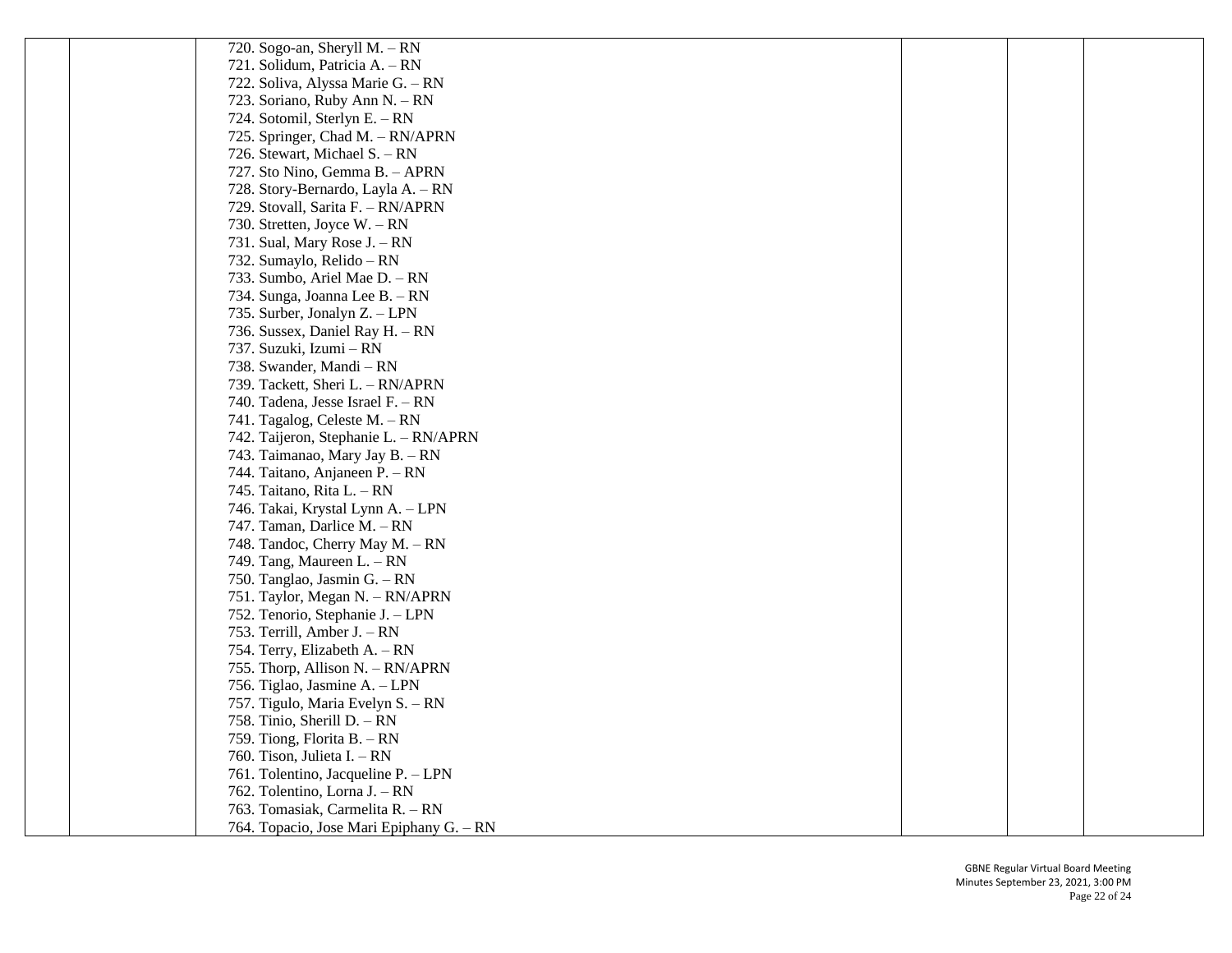| 765. Torres, Angeli Kathrine H. – RN   |  |  |
|----------------------------------------|--|--|
| 766. Torres, Maria Blanquita D. - RN   |  |  |
| 767. Toves, Jenny A. $- RN$            |  |  |
| 768. Toves, Jo Ann V. RN               |  |  |
| 769. Treltas, Melinda Ann T. - RN      |  |  |
| 770. Tria, Juris Ezra F. - RN          |  |  |
| 771. Tuazon, Maria Angelina D.R. - RN  |  |  |
| 772. Tudela, Adrienne Y. - LPN         |  |  |
| 773. Tudela, Kimberly K. - LPN         |  |  |
| 774. Tudela, Maegan Marie M. - RN      |  |  |
| 775. Tudela, Shanease Marie M. - RN    |  |  |
| 776. Tudela, Vanessa Marie M. - RN     |  |  |
| 777. Tuquero, Christine C. $- RN$      |  |  |
| 778. Tyquiengco, Rolland Jesse R. – RN |  |  |
| 779. Ubay, Kristin Joy Y. - LPN        |  |  |
| 780. Udzinski, Shelley A. - RN         |  |  |
| 781. Unsay, Andrea S. - LPN            |  |  |
| 782. Unsay, Joan A. $- RN$             |  |  |
| 783. Unsay, Jonjon A. – RN             |  |  |
| 784. Unsay, Kristie Anne Faith P. - RN |  |  |
| 785. Unsay, Vivian C. – RN             |  |  |
| 786. Unsay, Z A. – RN                  |  |  |
| 787. Urbano, Leonora G. - RN           |  |  |
| 788. Valencia, Anne Marie A. - RN      |  |  |
| 789. Valencia, Janela Ann D. - RN      |  |  |
| 790. Vallero, Jonighna S. – RN         |  |  |
| 791. Vallo, Mikhail T. - RN            |  |  |
| 792. Vallo, Pamela P. - RN             |  |  |
| 793. Vance, Jennifer G. - LPN          |  |  |
| 794. Varghese, Annamma S. – RN         |  |  |
| 795. Vela, Mercedes Z. – RN            |  |  |
| 796. Velasquez, Carmelette M. - RN     |  |  |
| 797. Velasquez, Hernie T. - RN         |  |  |
| 798. Velasquez, Nixan C. - RN          |  |  |
| 799. Venus, Maria Shiela E. - LPN      |  |  |
| 800. Vercio Wresch, Betty Jo – RN      |  |  |
| 801. Vercio, Dora P. - RN              |  |  |
| 802. Verzosa, Susana, G. - RN          |  |  |
| 803. Vicente, Melodie E. - LPN         |  |  |
| 804. Vida, Regine Z. – RN              |  |  |
| 805. Villanueva, Minerva C. - RN       |  |  |
| 806. Villarta, Jessica B. - RN         |  |  |
| 807. Villaruel, Joy Gemma J. - RN      |  |  |
| 808. Viray, Alvin-J T. - RN            |  |  |
| 809. Virgino, Angelie R. – RN          |  |  |
|                                        |  |  |